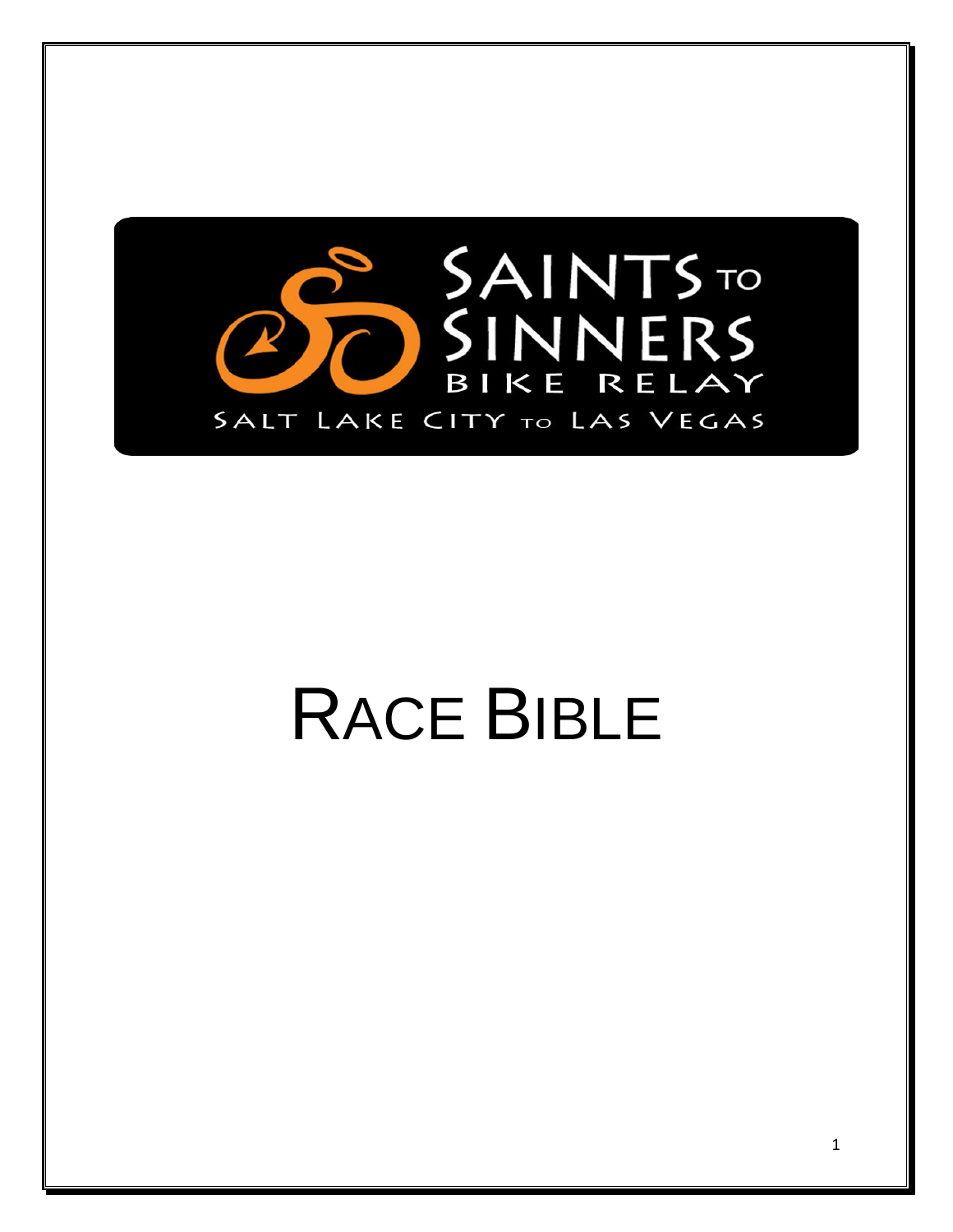TABLE OF CONTENTS

- 1. INTRODUCTION . . . . 4
- 2. BEFORE THE RACE . . . . 4
	- a. TO DO LIST . . . . 4
	- b. ORGANIZING A TEAM . . . . 5
	- c. FINDING A TEAM . . . . 6
	- d. GETTING READY . . . . 6
	- e. STARTING TIMES . . . . 7
	- f. TRAINING ... 7
		- g. WHAT TO WEAR . . . . 7
- 3. REGISTRATION . . . . 7
	- a. TEAM REGISTRATION . . . . 7
	- b. ADDITIONAL TEAM MEMBER REGISTRATION . . . . 9
	- c. PARTICIPANT AGE RESTRICTION . . . . 9
	- d. TEAM ROSTER (MEMBERS AND ORDER) . . . . 9
	- e. REFUND POLICY . . . . 9
- 4. REGISTRATION DEADLINES . . . . 10
	- a. OPEN REGISTRATION . . . . 10
- 5. STANDARD TEAM MAKE-UP . . . . 10
	- a. RIDER ORDER (FOR FULL DISTANCE TEAMS) . . . . 10
	- b. DIVISIONS . . . . 11
	- c. VOLUNTEERS . . . . 11
- 6. TEAM CAPTAIN & VOLUNTEER MEETING . . . . 12
- 7. RACE DAY TEAM CHECK-IN . . . . 12
- 8. LOGISTICS . . . . 12
	- a. VEHICLE ROTATION . . . . 12
	- b. VEHICLE DRIVERS . . . . 15
	- c. RIDER ROTATION . . . . 15
	- d. PACERS . . . . 15
- 9. SAFETY . . . . 16
	- a. RIDING AT NIGHT . . . . 16
	- b. DRIVING . . . . 16
	- c. IN THE EVENT OF AN EMERGENCY . . . . 16
	- d. BAD WEATHER . . . . 17
	- e. LIGHTNING . . . . 17
- 10. RULES . . . . 18
	- a. PENALTIES . . . . 18
		- 30 MINUTES
			- 1. ONLY ONE RACE VEHICLE PER TRANSITION . . . . 18
			- 2. NO PARKING ON ROADWAYS PRIOR TO THE TRANSITION . . . . 18
			- 3. GETTING AHEAD OF YOUR PACE PROJECTIONS . . . . 18
			- 4. RIDER DROP OFF . . . . 18
			- 5. FOLLOWING RACERS . . . . 19
			- 6. PACING . . . . 19
			- 7. TEAM RACE NUMBERS/TIMING CHIPS . . . . 19
			- 8. VEHICLE NUMBERS . . . . 19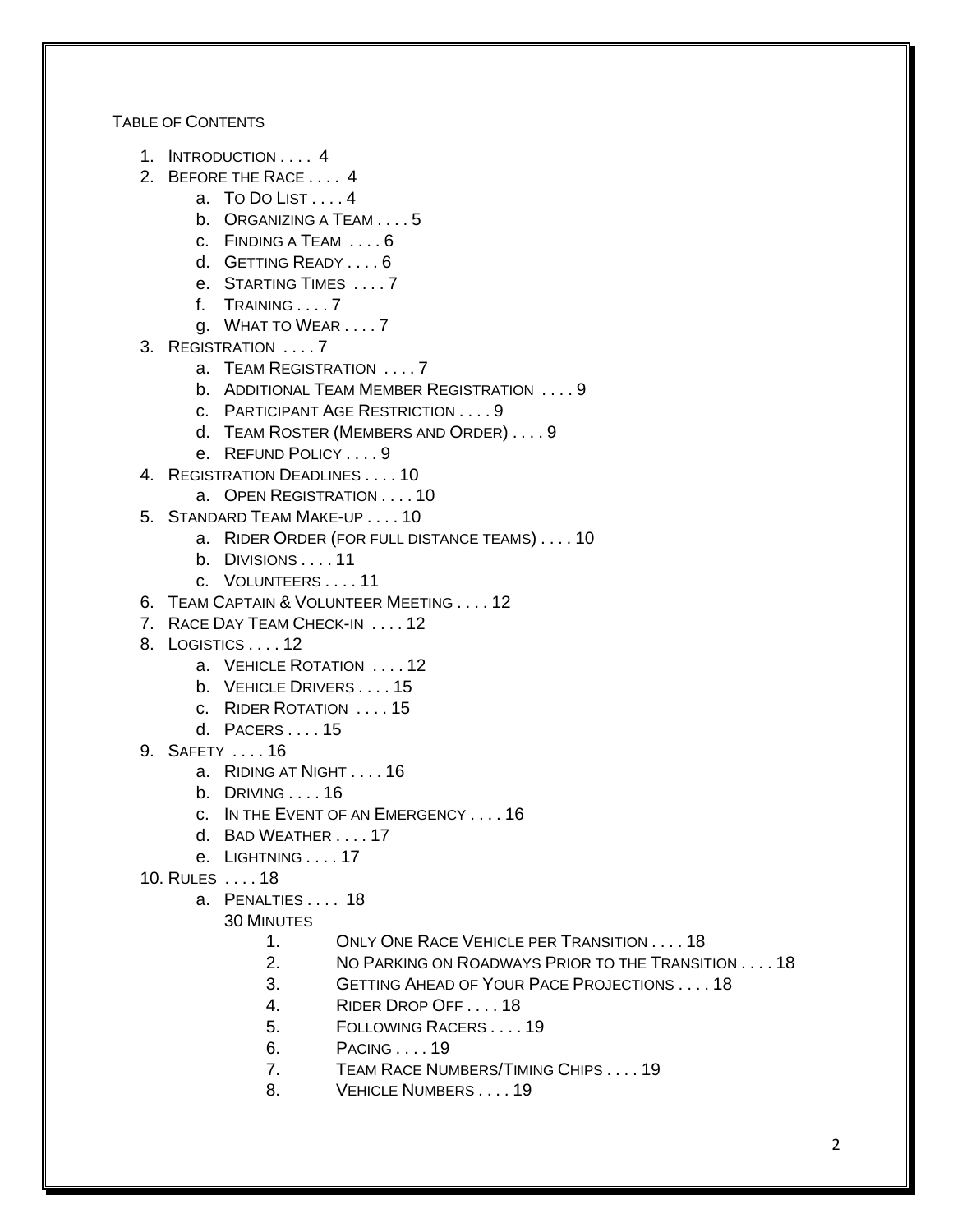60 MINUTES

9. RIDER ROTATION . . . . 19

10. DROPOUTS . . . . 20

11. TRAFFIC DIRECTION OF RIDERS . . . . 20

12. NUMBER OF RACE VEHICLES PER TEAM . . . . 20

13. NAVIGATION . . . .21

14. RACE OFFICIALS . . . . 21

**DISQUALIFICATION** 

15. REFLECTIVE VESTS/HEADLIGHTS/TAIL LIGHTS . . . . 21

16. RESPECT LOCAL RESIDENTS AND COMMUNITIES . . . . 21

17. LITTERING & PROPERTY DAMAGE . . . . 22

11. OTHER . . . . 22

a. VOLUNTEERS . . . . 22

1. VOLUNTEERS PREREQUISITES . . . . 22

b. VEHICLE SIZE . . . . 23

c. COMPLAINT FORMS . . . . 23

12. CONTEST & AWARDS . . . . 23

a. DIVISION WINNERS . . . . 23

b. KING & QUEEN OF THE MOUNTAIN AWARDS . . . . 23

13. TEAM CAPTAIN'S MEETING AND MINUTES . . . . 24

14. UPDATES . . . . 56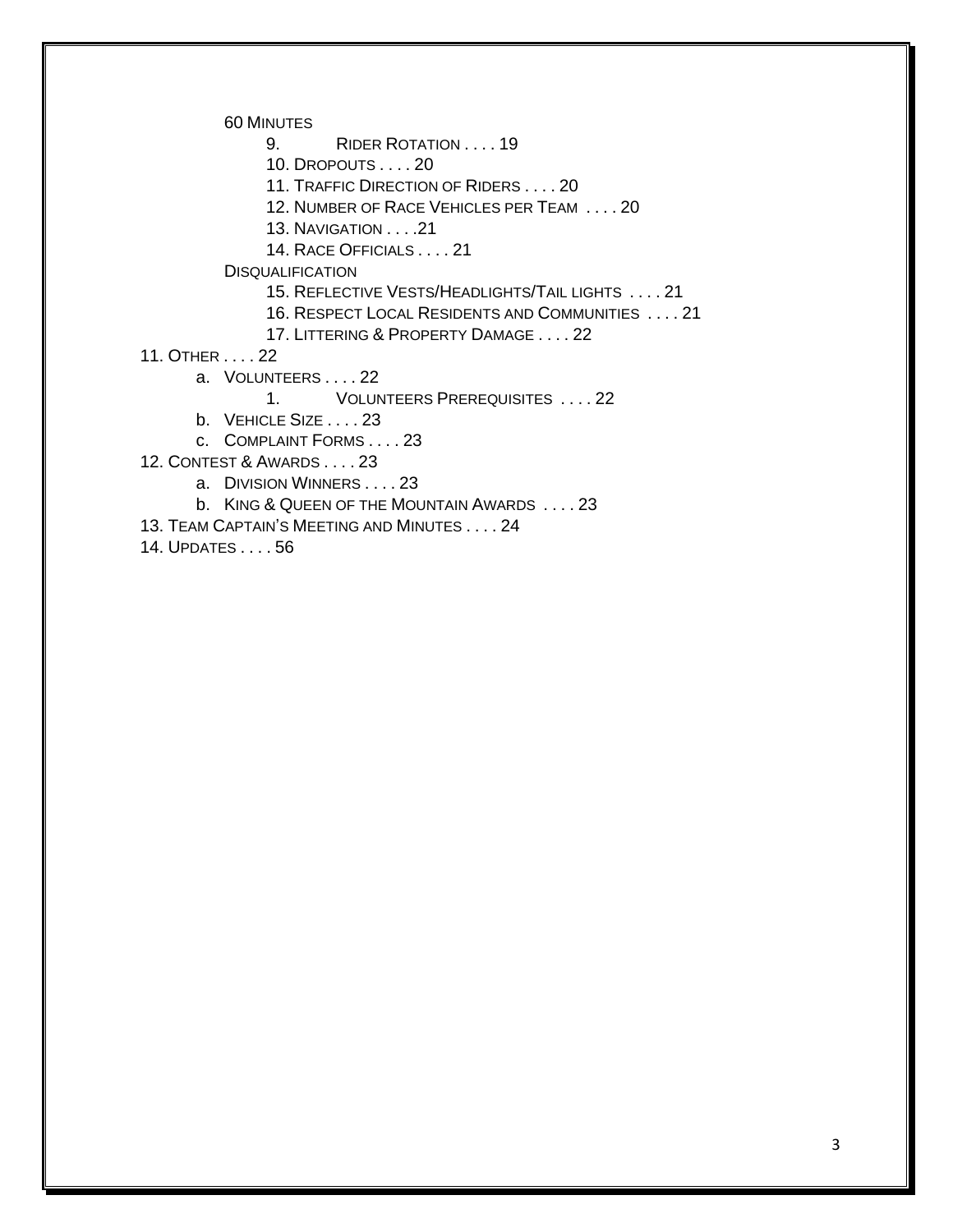# **1. INTRODUCTION**

SO, YOU WANT TO RIDE YOUR BIKE FROM SALT LAKE CITY TO LAS VEGAS IN THE HEAT OF THE SUMMER – PEOPLE MIGHT SAY YOU ARE CRAZY! WE SAY – **YOU ARE AWESOME!**

ANYONE CAN SAY THAT THE RIDE DOESN'T FIT INTO THEIR SCHEDULE OR THAT YOU WOULD HAVE TO BE INSANE TO RIDE TO VEGAS. WHAT THEY ARE REALLY SAYING IS THAT THEY AREN'T WILLING TO HAVE THE BEST RIDE OF THE YEAR WITH A BUNCH OF OTHER AWESOME PEOPLE!

ANYONE WHO RIDES FROM SALT LAKE TO VEGAS IS AWESOME, ENOUGH SAID. NOW IT IS TIME TO GO THROUGH THE DETAILS IN GETTING THERE. THIS PACKET CONFTAINS IMPORTANT INFORMATION FOR THE SAINTS TO SINNERS BIKE RELAY. YOUR TEAM CAPTAIN IS RESPONSIBLE TO BE FAMILIAR WITH EVERYTHING IN THIS PACKET AND TO PASS ON ANY RELEVANT INFORMATION TO THE REST OF THE TEAM – BUT WE RECOMMEND THAT EVERYONE AT LEAST READ THIS ONCE (PLUS IT PREVENTS YOU FROM HAVING TO WAIT FOR US TO RESPOND TO YOUR EMAILS).

# **2. BEFORE THE RACE**

# **a. TO DO LIST**

1. DECIDE WHAT SIZE TEAM YOU WANT TO RIDE ON. THE COURSE TRANSITIONS ARE BASED ON TEAMS OF 5 OR 10 RIDERS. ALTHOUGH THESE TEAM SIZES ARE THE STANDARD, WE ALSO HAVE SOLO AND DOUBLES CATEGORIES (ALTHOUGH WE WOULD WARN YOU THAT THIS COURSE IS NOT THE EASIEST COURSE IN THE WORLD FOR SOLO AND DOUBLES – AND WE RECOMMEND SOME DEFINITE TRAINING IF YOU ARE CRAZY ENOUGH TO GO FOR IT IN ONE OF THOSE CATEGORIES).

> **WE ENCOURAGE TEAM MEMBER PACING – SO IF YOU WANT TO GET SOME EXTRA MILEAGE ON YOUR RIDE THIS IS A GREAT OPPORTUNITY!**

2. REGISTER YOUR TEAM ONLINE USING THE LINK FOUND AT WWW.S[AINTSTO](http://www.saintstosinners.com/)SINNERS.COM BY MIDNIGHT ON <u>JUNE 30TH (NORMAL REGISTRATION ENDS ON JUNE 1<sup>st</sup>, 2019)</u>.

## **FULL DISTANCE PRICING (ALL THE WAY TO VEGAS):**

NORMAL REGISTRATION FOR 10 PERSON TEAM = \$1,650 NORMAL REGISTRATION FOR 5 PERSON TEAM = \$950 NORMAL REGISTRATION FOR 2 PERSON TEAM = \$405 NORMAL REGISTRATION FOR SOLO = \$215

- $\bullet$  Register before Jan. 28<sup>th</sup>, 2019 = 15% off of Normal Registration
- $\bullet$  Register before Mar. 13<sup>th</sup>, 2019 = 10% off of Normal Registration
- REGISTER AFTER JUNE  $1<sup>ST</sup>$ , 2019 = NORMAL REGISTRATION + 10% LATE FEE
- 3. ONCE YOUR TEAM IS REGISTERED YOU HAVE UNTIL MIDNIGHT ON JUNE 30TH, 2019 TO ADD THE REST OF YOUR TEAM MEMBERS. YOUR ABILITY TO ADD/ADJUST TEAM MEMBERS WILL BE CUT OFF AT MIDNIGHT ON THE 30TH.

**EVERY MEMBER OF THE TEAM WILL NEED TO REGISTER ONLINE BEFORE MIDNIGHT ON THE 30TH OF JUNE.**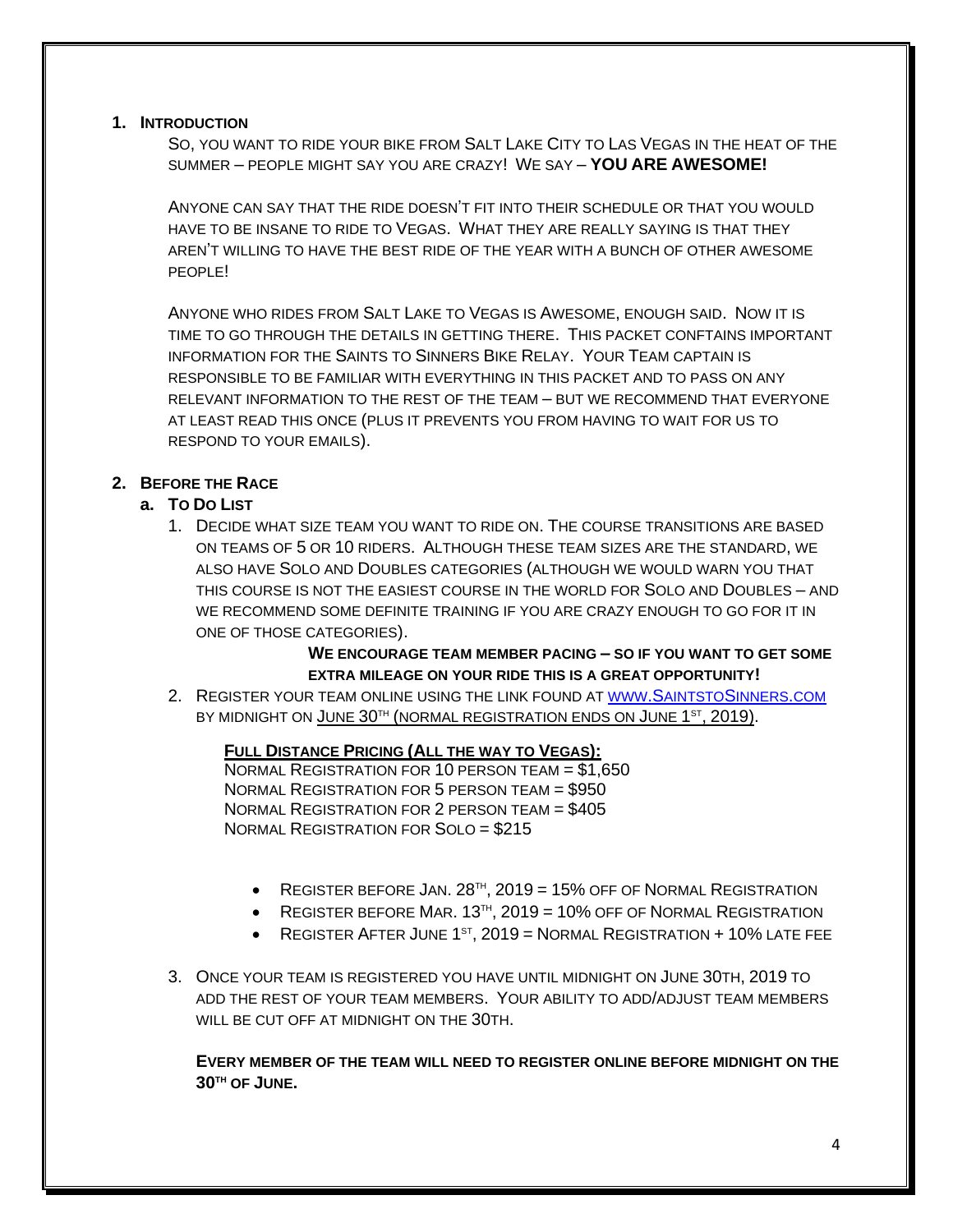4. COMPLETE VOLUNTEER REGISTRATION **OR** PAYMENT IN LIEU OF VOLUNTEERS ONLINE. THE DEADLINE TO REGISTER YOUR VOLUNTEERS IS ALSO JUNE 30TH, 2019. FOR THOSE TEAMS THAT DON'T HAVE VOLUNTEERS (OR CHOOSE NOT TO HAVE VOLUNTEERS), PAYMENTS IN LIEU OF VOLUNTEERS MUST BE SUBMITTED BY THE JUNE 30<sup>TH</sup> DEADLINE. THIS CAN BE SUBMITTED ONLINE THROUGH THE REGISTRATION PAGE OR VIA CASH OR CHECK (PLEASE COORDINATE WITH STEVEN, THE RACE DIRECTOR IF YOU PLAN TO PAY BY CASH OR CHECK).

## **b. ORGANIZING A TEAM**

HERE ARE SOME TIPS THAT WILL MAKE ORGANIZING A TEAM EASY.

- 1. OPEN YOUR MOUTH! WHO WOULDN'T LIKE TO SAY THAT THEY HAVE RIDDEN FROM SALT LAKE TO VEGAS – NO ONE! IF YOU DON'T HAVE ENOUGH PEOPLE TO FILL A TEAM JUST START LETTING PEOPLE KNOW THAT YOU ARE GOING TO RIDE TO VEGAS. SOON ENOUGH YOU WILL HAVE TO TURN PEOPLE AWAY! GET ALL YOUR FRIENDS TALKING AND PRETTY SOON YOUR TEAM WILL BE FILLED!
- 2. FIND SOMEONE THAT IS A GOOD LEADER AND IS EXCITED ABOUT THE EVENT. THERE IS A LOT THAT GOES INTO PREPARING FOR A LONG DISTANCE RACE – THINGS LIKE RACE LEG ASSIGNMENTS, VEHICLES, TRAINING, LODGING, AND OF COURSE HOW MUCH FUN YOU ARE GOING TO HAVE!
- 3. IF YOU DON'T HAVE 10 RIDERS, OR DON'T WANT 10 RIDERS, NO PROBLEM, SHOW HOW TOUGH YOU ARE BY MAKING THE RIDE TO VEGAS IN A TEAM OF ONLY 5 RIDERS! JUST FOLLOW THE RULES LISTED IN THE FOLLOWING SECTIONS. IF YOU WANT TO RIDE IN A TEAM WITH NUMBERS OTHER THAN 1, 2, 5 OR 10 YOU WILL NEED TO CONTACT STEVEN (THE RACE DIRECTOR) FOR INSTRUCTIONS ON HOW TO REGISTER AND WHAT LOGISTICS WILL NEED TO BE DONE.
- 4. SET A DATE BY WHICH YOU WANT TO SUBMIT YOUR TEAM REGISTRATION (LOTS OF TEAMS LIKE TO MAKE PERSONALIZED JERSEYS SO PLAN AHEAD AND MAKE SURE YOU REGISTER IN TIME TO BE ABLE TO BE PREPARED – WE ARE HAPPY TO PROVIDE LOGO ARTWORK IF YOU WANT TO INCLUDE THE SAINTS TO SINNERS LOGO ON YOUR OWN TEAM JERSEY – WE JUST HAVE TO GIVE APPROVAL ON HOW THE LOGO IS USED PRIOR TO HAVING THE JERSEY MADE (OUR WAY OF SEEING ALL THE COOL JERSEYS THAT ARE BEING CREATED!). YOUR COMPLETE TEAM REGISTRATION FEE IS DUE AT INITIAL REGISTRATION VIA CREDIT CARD OR PRIOR ARRANGEMENT FOR CASH OR CHECK (TOUCH BASE WITH STEVEN IF YOU WANT TO USE THE CASH OR CHECK OPTION – HE WILL GIVE YOU A SPECIAL REGISTRATION CODE ONCE HE GETS YOUR MONEY). NOW START GETTING YOUR FRIENDS TO COUGH UP THEIR PORTION OF THE ENTRY FEE SO THAT YOU DON'T GET STUCK WITH THE WHOLE EXPENSE! JUST LIKE WITH ANYTHING YOU HAVE PAID FOR, IF YOUR FRIENDS HAVE PUT THEIR MONEY INTO THE RACE THEY ARE MUCH MORE COMMITTED TO RIDING IN IT. MANY TEAMS COMMIT FRIENDS, BUT SINCE THE FRIENDS NEVER PAY ANYTHING OR FILL ANYTHING OUT, THEY DON'T FEEL COMMITTED. WHEN IT COMES TIME TO RIDE - THEY HAVEN'T TRAINED AND THEY BACK OUT. **GET THEIR MONEY AND YOU HAVE THEM ON YOUR TEAM**!
- 5. ONCE YOU HAVE A FEW FIRM COMMITMENTS REGISTER THE TEAM. AGAIN, THIS WILL MAKE THE TEAM FEEL MORE COMMITTED. YOU SHOULDN'T HAVE A HARD TIME FINDING THE REST OF YOUR RIDERS. IF WORSE COMES TO WORST, THERE ARE ALWAYS LAST MINUTE RIDERS LOOKING FOR TEAMS ON THE SAINTSTOSINNERS FACEBOOK PAGE.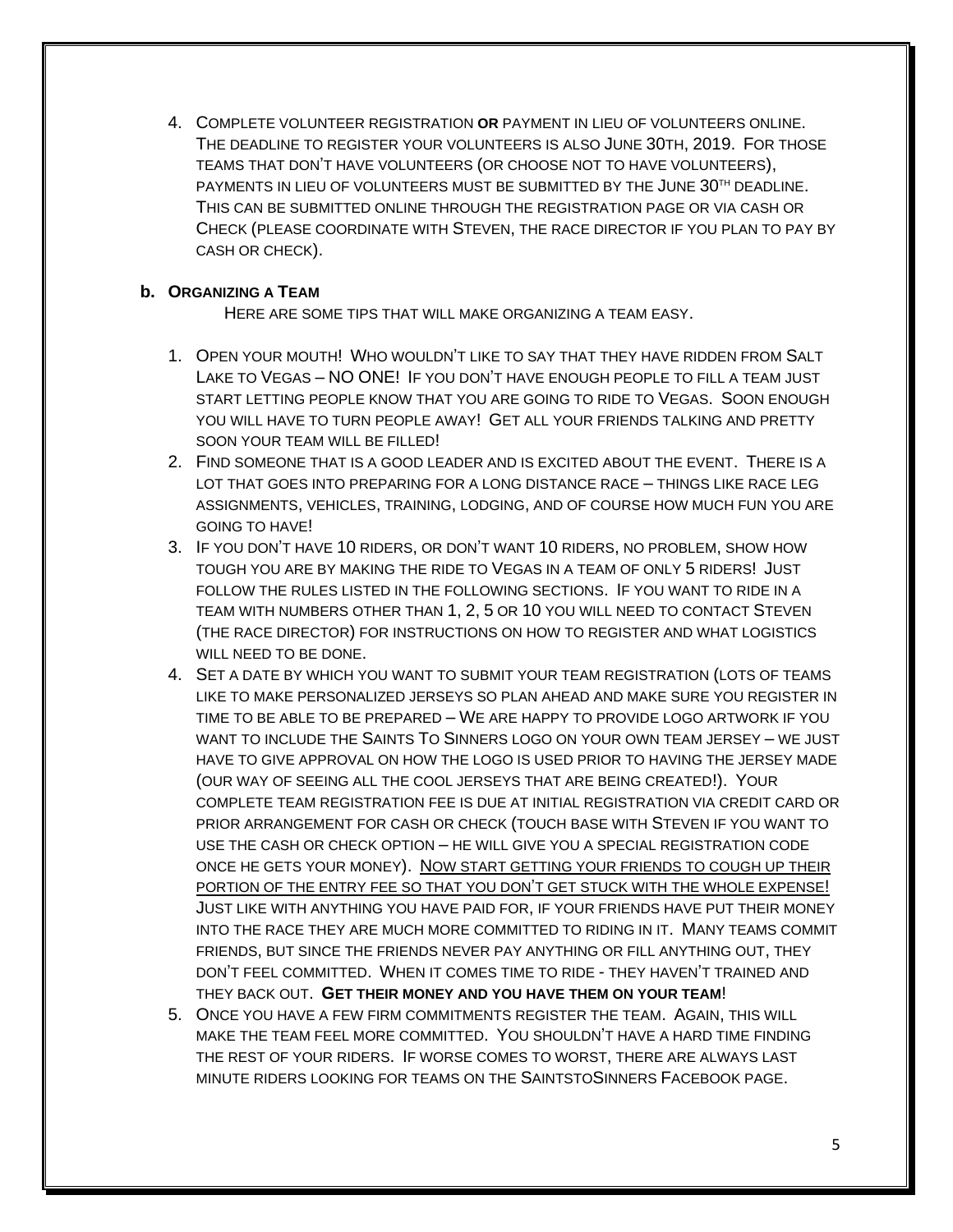NOTE: TO KEEP YOUR TEAM ON SCHEDULE DURING THE RACE, YOUR AVERAGE TEAM PACE SHOULD BE BETWEEN 15 TO 25 MILES PER HOUR. IF YOUR TEAM IS COLLECTIVELY SLOWER OR FASTER THAN THAT PACE DON'T WORRY, PLEASE JUST CONTACT US SO WE CAN MAKE SURE YOUR SCHEDULE WILL RESULT IN A FUN RACE!

## **c. FINDING A TEAM**

TO HELP YOU PUT TOGETHER A TEAM, POST A MESSAGE ON OUR FACEBOOK PAGE WHERE THOUSANDS OF PEOPLE WILL BE ABLE TO SEE IT.

## **d. GETTING READY**

JUST LIKE ANY OTHER IMPORTANT EVENT, PREPARATION IS VERY IMPORTANT. YOU SHOULD MAKE SURE THAT YOU HAVE A TEAM MEETING AT LEAST ONCE WELL IN ADVANCE OF THE RACE DAY SO THAT EVERYONE ON THE TEAM IS ON THE SAME PAGE. IT MAY BE HELPFUL TO DISCUSS THE FOLLOWING THINGS AT YOUR MEETING.

- 1. COMMUNICATION BETWEEN VEHICLES (FOR 10 PERSON TEAMS WITH TWO VEHICLES). THIS RACE GOES THROUGH DESERT, HIGH MOUNTAIN FORESTS, RED ROCK, AND EVERYWHERE IN BETWEEN. BECAUSE OF THAT, CELL PHONE COVERAGE ISN'T PERFECT IN ALL LOCATIONS. WE RECOMMEND YOU BRING A COUPLE OF CELL PHONES (PREFERABLY OF DIFFERENT CARRIERS) TO MAKE SURE YOU CAN KEEP IN TOUCH WITH THE REST OF THE WORLD. TWO WAY RADIOS ARE ALSO A GOOD TOOL IF THE CELL PHONES AREN'T WORKING. MAKE A LIST OF ALL THE NUMBERS AND BE SURE THAT THE BATTERIES ARE FULLY CHARGED. ALL MAJOR TRANSITIONS (STARTING LINE, 5, 10, 15, 20, 25 & FINISH LINE) HAVE CELL COVERAGE – BUT NOT ALL THE OTHERS.
- 2. WHAT TO DO IF CYCLISTS GET TO AN EXCHANGE AND THE NEXT CYCLIST ISN'T THERE (DON'T JUST KEEP GOING UNLESS YOU WANT TO DISQUALIFY YOUR TEAMMATE – EVERYONE NEEDS TO RIDE THEIR OWN ASSIGNED LEGS EVEN IF THEY HAVE BEEN PACING OTHERS).
- 3. WHAT TO DO IF A CYCLIST AND/OR VEHICLE GETS LOST.
- 4. WHERE TO GET GAS. THERE ARE PLENTY OF PLACES TO GET GAS ALONG THE ROUTE BUT THERE ARE ALSO LONG STRETCHES WITHOUT GAS. MAKE SURE YOU DON'T RUN OUT OF GAS (OTHERWISE THE ENTIRE TEAM WILL BE RIDING THEIR BIKES ALL AT THE SAME TIME!).
- 5. WHERE TO EAT AND WHERE TO STOP. WHAT TYPES OF FOOD AND DRINK TO BRING ALONG FOR CAR TREATS AND WHERE IT WOULD BE FUN TO SIT DOWN AND EAT SOME LOCAL GRUB. THERE WILL BE FOOD AND RESTROOM FACILITIES AT EACH OF THE MAJOR TRANSITIONS (**THE MAJORITY OF THE OTHER TRANSITIONS WILL ALSO HAVE RESTROOM FACILITIES BUT NOT ALL – THE MAPS WILL INDICATE WHETHER OR NOT RESTROOM FACILITIES ARE AVAILABLE – TRY TO PLAN ACCORDINGLY!)** AND PLENTY OF OPPORTUNITY TO SUPPORT THE ECONOMY OF THE LOCAL COMMUNITIES THROUGH EATING AT THEIR RESTAURANTS. HAVE FUN AND MAKE THIS A RACE TO REMEMBER.
- 6. WHAT TYPES OF CLOTHING AND EQUIPMENT EVERYONE SHOULD BRING (TEMPERATURES WILL LIKELY RANGE FROM THE HIGH 50'S TO OVER 100 DEGREES).
- 7. RESTING FOR THE "OFF" VEHICLE (FOR TEAMS WITH TWO VEHICLES).
- 8. WHAT TO DO IN THE EVENT OF AN EMERGENCY.
- 9. CYCLING AT NIGHT.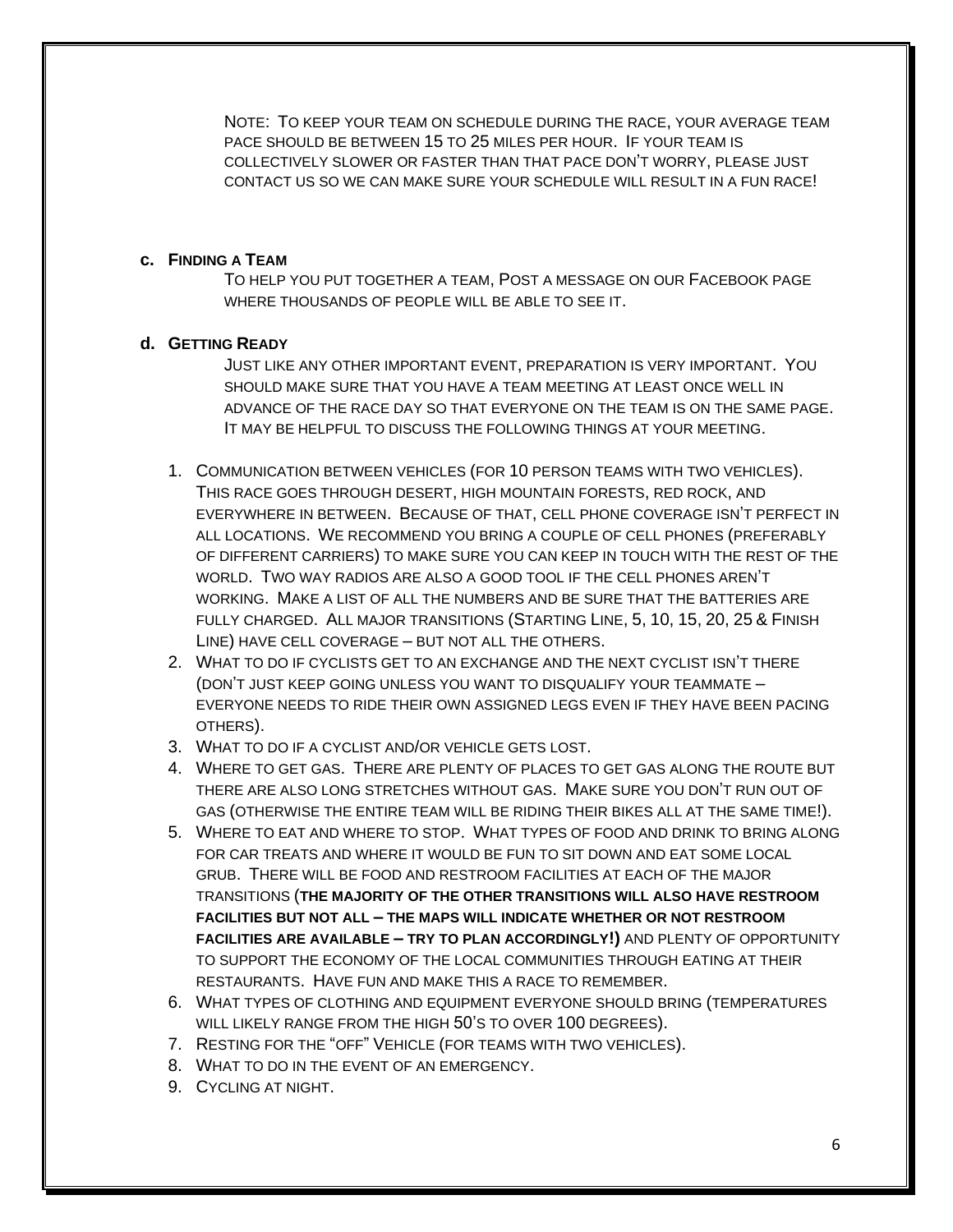## **e. STARTING TIMES**

STARTING TIMES ARE BASED ON ACCURATE PACE PREDICTIONS. THESE PREDICTIONS ARE CRITICAL TO A SUCCESSFUL EVENT AND WILL ALLOW US TO PLACE TEAMS IN STARTING SLOTS THAT PRODUCE THE LEAST AMOUNT OF CONFUSION ON THE COURSE. WE WANT YOUR AVERAGE PACE ON A NORMAL, FAIRLY FLAT RIDE - PLEASE JUST SUBMIT YOUR AVERAGES (WE WILL TAKE CARE OF ADJUSTING THEM FOR THE TERRAIN). TO ASSIGN STARTING TIMES, WE TAKE EACH TEAM'S WEIGHTED AVERAGE MPH. THIS TAKES INTO ACCOUNT THE TERRAIN FOR THE LEGS AND WHO IS RIDING THEM (SO MAKE SURE YOUR ROSTER ORDER & AVERAGE SPEEDS ARE ACCURATE ON THE WEBSITE). WE THEN ASSIGN A STARTING TIME THAT WILL CREATE THE BEST ORDER POSSIBLE. TEAMS WILL BE STARTED OUT IN GROUPS. THE FIRST TEAM IS PLANNED TO ROLL OUT AT 4:30 A.M. AND THE LAST TEAM WILL LIKELY TAKE OFF AT 9 A.M. **KEEP IN MIND THAT IT IS EXTREMELY IMPORTANT THAT THE PACE YOU SUBMIT FOR YOUR RIDERS IS ACCURATE**. ALL RIDERS MUST LEAVE DURING THE APPROVED START TIMES, INCLUDING SOLO AND DOUBLE RIDERS.

IF YOU DON'T KNOW WHAT YOUR AVERAGE SPEED IS – GET ON YOUR BIKE AND TIME YOURSELF ON HOW LONG IT TAKES TO RIDE 25 MILES (PREFERABLY ON A FAIRLY LEVEL COURSE). YOU CAN DO THAT ON YOUR OWN OR YOU CAN GET YOUR TEAM TOGETHER AND HAVE A BIT MORE FUN TIMING YOURSELF OVER THAT SAME DISTANCE.

## **f. TRAINING**

EVEN THOUGH WE DON'T REQUIRE THAT YOU TRAIN FOR THIS RIDE – IT WILL MAKE IT MUCH MORE FUN AND WILL HELP TO PREVENT INJURY. GET OUT THERE AND RIDE!

## **g. WHAT TO WEAR**

WE HAVE SELECTED A TIME OF YEAR THAT SHOULD PROVIDE US WITH DRY WEATHER (ALTHOUGH IT HAS BEEN KNOWN TO RAIN A DROP OR TWO!) AND PLENTY OF HEAT (AFTER ALL, BEING A SINNER COULD BE HOT!). HOWEVER, WEATHER IS UNCERTAIN. BE PREPARED FOR HOT AND COOL WEATHER EXTREMES AS WELL AS RAINY WEATHER. WE HAVE TIMED THE RACE SO THAT YOU WILL BE RIDING IN THE HOTTEST AREAS OF THE RACE COURSE DURING THE NIGHT OR EARLY MORNING BUT BE SURE TO BRING PLENTY OF LIQUID - DEHYDRATION IS THE PITS!

## **3. REGISTRATION**

#### **a. TEAM REGISTRATION**

REGISTRATION IS AVAILABLE VIA A LINK ONLINE AT WWW.S[AINTSTO](http://www.saintstosinners.com/)SINNERS.COM. SIMPLY SELECT THE REGISTRATION LINK AND FOLLOW THE INSTRUCTIONS. THIS WILL REGISTER THE TEAM – INDIVIDUAL TEAM MEMBERS WILL NEED TO JOIN THE TEAM AFTER YOUR TEAM HAS BEEN CREATED. COMPLETE PAYMENT IS REQUIRED TO REGISTER A TEAM. TEAM CAPTAINS CAN MAKE THEIR TEAM PRIVATE BY SUBMITTING THEIR OWN UNIQUE CODE WHEN THEY REGISTER THE TEAM. TEAM MEMBERS WILL NEED THAT CODE TO BE ABLE TO JOIN (NO ADDITIONAL PAYMENTS ARE REQUIRED TO REGISTER TEAM MEMBERS TO AN EXISTING TEAM). INDIVIDUALS REGISTERING FOR THE TEAM WILL USE THE SAME LINK ON WWW.S[AINTSTO](http://www.saintstosinners.com/)SINNERS.COM AND WILL JUST CHOOSE THE "JOIN AN EXISTING TEAM" OPTION.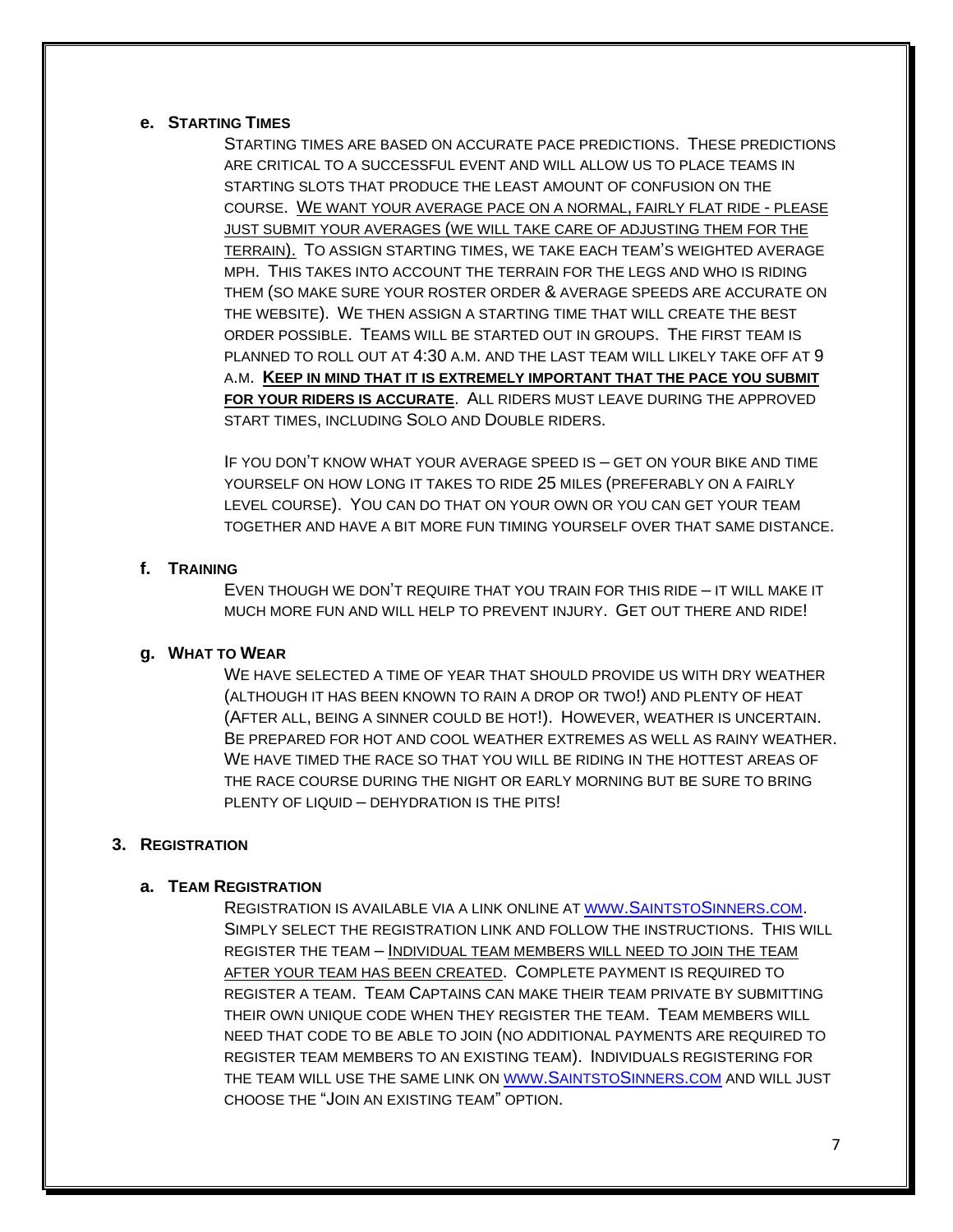REGISTRATION GOES UNTIL MIDNIGHT ON **JUNE 30TH, 2019**, HOWEVER, PRICING AMOUNTS ARE AS FOLLOWS:

**FULL DISTANCE PRICING (ALL THE WAY TO VEGAS):**

NORMAL REGISTRATION FOR 10 PERSON TEAM = \$1,650 NORMAL REGISTRATION FOR 5 PERSON TEAM = \$950 NORMAL REGISTRATION FOR 2 PERSON TEAM = \$405 NORMAL REGISTRATION FOR SOLO = \$215

- $\bullet$  Register before Jan. 28<sup>th</sup>, 2019 = 15% off of Normal Registration
- $\bullet$  Register before Mar. 13<sup>th</sup>, 2019 = 10% off of Normal Registration
- $\bullet$  Register After June 1st, 2019 = Normal Registration + 10% late fee

ONCE THE TEAM IS CREATED. TEAM MEMBERS HAVE UNTIL JUNE 30TH TO JOIN THE TEAM. REMEMBER, IT DOESN'T COST ANYTHING ADDITIONAL TO JOIN AN EXISTING TEAM BUT ALL MEMBERS NEED TO JOIN BY THE JUNE 30TH DEADLINE.

ONCE A TEAM IS REGISTERED THERE ARE NO REFUNDS (REMEMBER - WE ARE TRYING TO RAISE MONEY FOR ALS RESEARCH) BUT IF YOUR TEAM DOESN'T PARTICIPATE THE REGISTRATION FEE WILL GO DIRECTLY TO HELP FIGHT ALS. THAT WAY YOU CAN STILL FEEL GOOD ABOUT BAILING OUT ON THE RIDE OF A LIFETIME!

#### **b. ADDITIONAL TEAM MEMBER REGISTRATION**

ONCE A TEAM HAS BEEN CREATED, THE REMAINING TEAM MEMBERS HAVE UNTIL MIDNIGHT ON JUNE 30™, 2019 TO REGISTER ONLINE (YOU WILL NEED YOUR TEAM CODE IF YOUR CAPTAIN HAS MADE YOUR TEAM PRIVATE). **EACH RIDER WILL NEED TO REGISTER INDIVIDUALLY SO THAT THE REQUIRED PARTICIPATION RELEASES GET SIGNED.** EACH RIDER MUST HAVE HIS/HER INFORMATION REGISTERED THROUGH THE WEBSITE BEFORE THEIR NAME WILL APPEAR ON THE TEAM ROSTER. YOU WILL BE ABLE TO SUBMIT YOUR INDIVIDUAL RACE ORDER WHEN YOU REGISTER AS PART OF A TEAM. RACE ORDER NEEDS TO BE FINALIZED BY THE JUNE 30TH DEADLINE AS WELL.

#### **c. PARTICIPANT AGE RESTRICTIONS**

PARTICIPANTS MUST BE 12 YEARS OLD OR OLDER. REGISTRATION REQUIRES THAT PARTICIPANTS AGREE TO THE WAIVER FORMS IN CONJUNCTION WITH THE RACE. ANY PARTICIPANT UNDER THE AGE OF 18 MUST CONTACT STEVEN (THE RACE DIRECTOR) TO GET A PAPER COPY OF THE WAIVER SO THAT A PARENT OR LEGAL GUARDIAN CAN SIGN THE WAIVER.

## **d. TEAM ROSTER (MEMBERS AND ORDER)**

ALL REGISTERED TEAMS WILL HAVE A TEAM ROSTER PAGE (USE YOUR TEAM CODE TO LOGIN). ONLY TEAM MEMBERS WHO HAVE REGISTERED WILL SHOW UP AS OPTIONS ON THE TEAM ROSTER. PLEASE FILL OUT THE ROSTER BY SELECTING THE ORDER THE TEAM MEMBERS WILL RIDE (THIS WILL BE DONE BY USING THE DROP DOWN OPTION).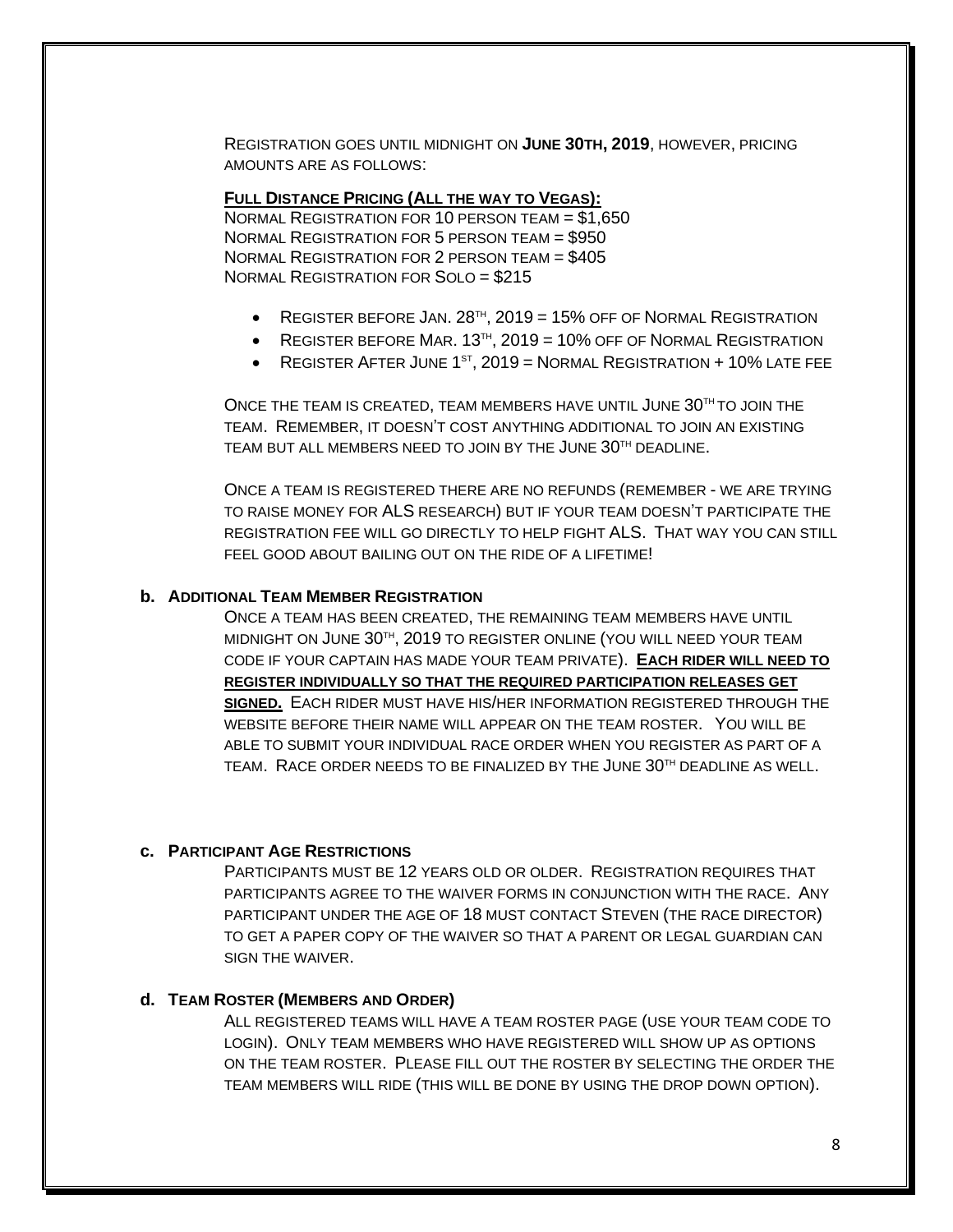IF YOU NEED TO ADJUST THE AVERAGE MPH OF ANY RIDERS IT CAN BE DONE ON THIS PAGE AS WELL.

IF A TEAM MEMBER DROPS OFF OF THE TEAM THEY CAN DELETE THEMSELVES FROM THE TEAM IN THEIR ACTIVE.COM ACCOUNT (OR YOU CAN CONTACT THE RACE DIRECTOR VIA EMAIL AT STEVEN@[SAINTSTOSINNERS](mailto:Steven@saintstosinners.com).COM AND HAVE HIM REMOVE THE RIDER). ONCE A TEAM MEMBER IS DELETED THEY WILL BE REMOVED FROM THE ROSTER. IF THEY DECIDE TO JOIN THE TEAM AGAIN THEY WILL NEED TO RE-REGISTER AS A MEMBER OF THE TEAM (WHICH NEEDS TO BE DONE BEFORE THE MIDNIGHT DEADLINE ON JUNE 30TH, 2019). IF YOU NEED TO MAKE A LAST MINUTE SUBSTITUTION AFTER JUNE 30<sup>TH</sup> THERE WILL BE A \$20 PER SUBSTITUTION FEE (SOUNDS STEEP BUT BELIEVE US, IT IS A PAIN REORGANIZING THINGS EVERY TIME). SUBSTITUTIONS CAN BE MADE AT THE STARTING LINE BUT THE RIDER HAS TO BE PRESENT TO SIGN THE WAIVER (ALONG WITH A \$20 BILL).

## **e. REFUND POLICY**

THERE ARE NO REFUNDS. (A PRETTY SIMPLE POLICY, HUH) IF YOU CAN'T PARTICIPATE IN THE RACE YOUR ENTRY FEE WILL GO DIRECTLY TO HELP RAISE AWARENESS AND RESEARCH A CURE FOR ALS. THAT WAY YOU CAN STILL SLEEP AT NIGHT KNOWING THAT YOU BAILED OUT ON AN AWESOME EVENT. SO, IN OFFICIAL SOUNDING TERMS - ALL REGISTRATIONS ARE FINAL AND ARE NON-TRANSFERABLE (THAT MEANS YOU CAN'T SAVE IT FOR NEXT YEAR OR GIVE IT TO A FRIEND – UNLESS THEY WANT TO RACE ON YOUR TEAM IN YOUR PLACE!). YOU MUST LET US KNOW IN WRITING AT LEAST 30 DAYS IN ADVANCE IF YOU DO NOT PLAN ON PARTICIPATING (THAT WAY WE WON'T SPEND MONEY ON YOUR TEAM, INSTEAD THE MONEY WILL BE USED FOR FIGHTING ALS). YOU MAY NOT TRANSFER YOUR ENTRY TO ANOTHER TEAM OR TO ANOTHER YEAR BUT YOU MAY SUBSTITUTE OUT YOUR POSITION WITH SOMEONE ELSE – THE LATE SUBSTITUTION FEE WILL APPLY IF IT IS AFTER  $J$ UNE  $30^{\text{th}}$ ,  $2019$ .

## **4. REGISTRATION DEADLINES**

## **a. OPEN REGISTRATION**

#### **FULL DISTANCE PRICING (ALL THE WAY TO VEGAS):**

NORMAL REGISTRATION FOR 10 PERSON TEAM = \$1,650 NORMAL REGISTRATION FOR 5 PERSON TEAM = \$950 NORMAL REGISTRATION FOR 2 PERSON TEAM = \$450 NORMAL REGISTRATION FOR SOLO = \$215

- $\bullet$  Register before Jan. 28<sup>th</sup>, 2019 = 15% off of Normal Registration
- $\bullet$  Register before Mar. 13<sup>th</sup>, 2019 = 10% off of Normal Registration
- REGISTER AFTER JUNE  $1<sup>ST</sup>$ , 2019 = NORMAL REGISTRATION + 10% LATE FEE

## **5. STANDARD TEAM MAKE-UP**

## **a. RIDER ORDER (FOR FULL DISTANCE TEAMS)**

THE RACE IS DESIGNED FOR TEAMS OF 5 AND 10 RIDERS WITH MAJOR TRANSITIONS FOCUSED ON THE 10 RIDER TEAMS. EACH MEMBER OF THE TEAM (FOR BOTH 5 AND 10 RIDER TEAMS) WILL BE ASSIGNED THREE DIFFERENT LEGS DURING THE SAINTS TO SINNERS BIKE RELAY. RIDERS WILL RIDE THEIR ASSIGNED LEGS OF THE COURSE IN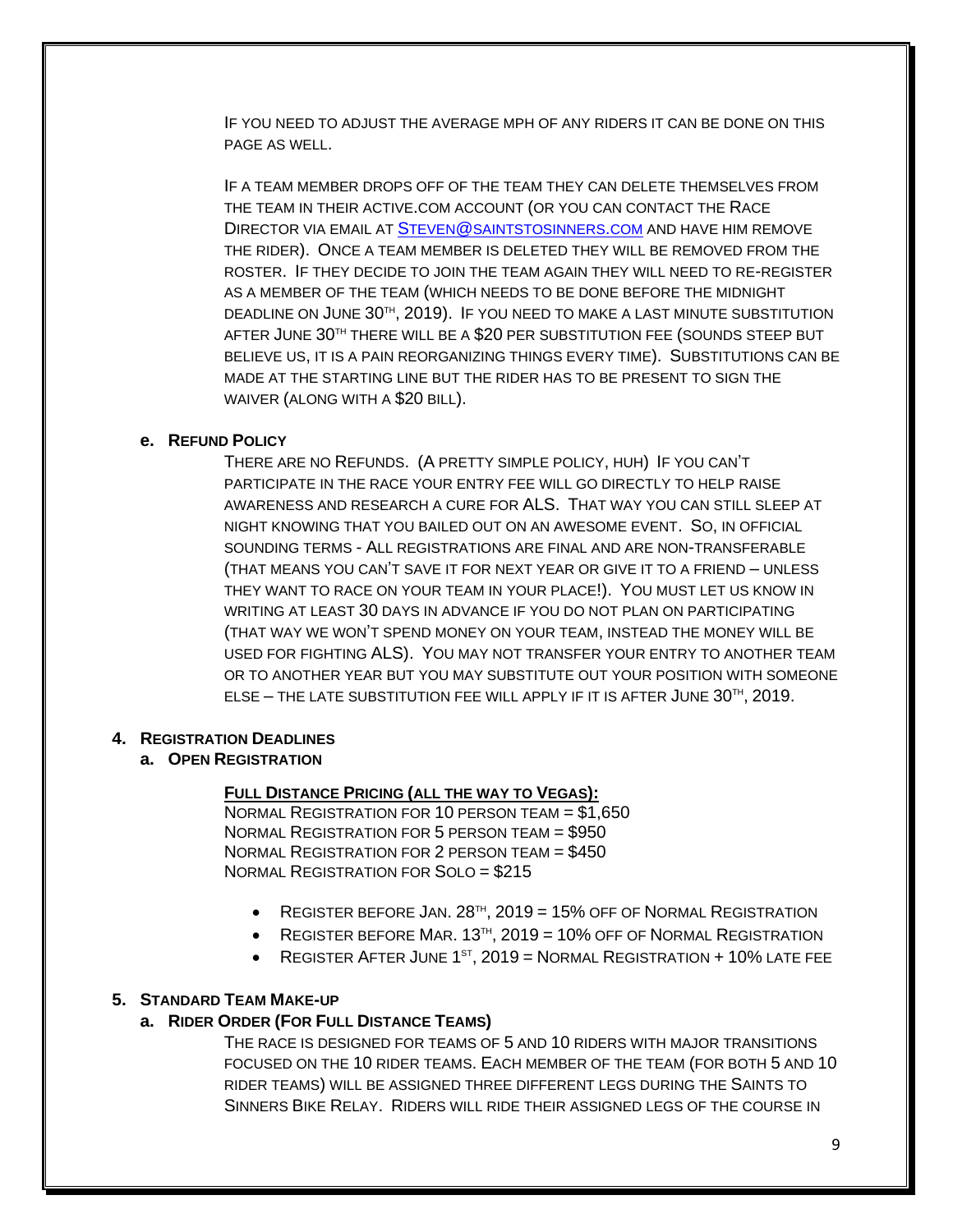SEQUENTIAL ORDER (I.E. THE FIRST RIDER OF A 10 PERSON TEAM WOULD RIDE LEGS 1, 11, 21 AND THE SECOND RIDER WOULD RIDE LEGS 2, 12, AND 22 ETC.).

TEAMS WITH ONLY 5 RIDERS WILL DOUBLE UP THE LEGS AND STILL RIDE THREE SEPARATE TIMES IN SEQUENTIAL ORDER (I.E. THE FIRST RIDER OF A 5 PERSON TEAM WOULD RIDE LEGS 1-2, 11-12, 21-22 AND THE SECOND RIDER WOULD RIDE LEGS 3-4, 13-14, 23-24 ETC.). ANY OTHER METHOD OF BREAKING UP THE COURSE WILL RESULT IN IMMEDIATE DISQUALIFICATION (EXCLUDING ADJUSTMENTS DUE TO INJURY).

**TEAM MEMBER PACING IS ENCOURAGED AS A WAY TO IMPROVE TIMES AND SAFETY.** RULES REGARDING WHO AND WHEN INDIVIDUAL TEAM MEMBERS ARE ALLOWED TO PACE ARE DISCUSSED FURTHER ON IN THE RACE BIBLE.

FOR TEAMS WITH RIDER AMOUNTS OTHER THAN 5 OR 10 PLEASE CONTACT STEVEN (THE RACE DIRECTOR) TO DISCUSS THE RIDING ORDER.

**TEAM MEMBER PACING IS ENCOURAGED AS A WAY TO IMPROVE TIMES AND SAFETY.** RULES REGARDING WHO AND WHEN INDIVIDUAL TEAM MEMBERS ARE ALLOWED TO PACE ARE DISCUSSED FURTHER ON IN THE RACE BIBLE.

## **b. DIVISIONS**

THERE ARE THREE DIFFERENT DIVISIONS (WOMEN, COMBINED, & MEN) WITHIN EACH OF THE CATEGORIES. THE DIVISIONS ARE AS FOLLOWS:

- WOMEN ALL TEAM MEMBERS MUST BE WOMEN
- COMBINED:
	- o DOUBLE ONE MUST BE A WOMAN
	- o 5 PERSON TEAM AT LEAST 2 MEMBERS MUST BE WOMEN
	- $\circ$  10 PERSON TEAM AT LEAST 5 MEMBERS MUST BE WOMEN
- MEN ANY OTHER COMPOSITION OF TEAM MEMBERS NOT MENTIONED ABOVE

## **c. VOLUNTEERS**

VOLUNTEERS ARE WHAT MAKE THIS RACE POSSIBLE! WE HAVE HAD WONDERFUL VOLUNTEERS IN THE PAST AND HOPE TO CONTINUE WITH MORE GREAT VOLUNTEERS MOVING FORWARD. EACH TEAM IS REQUIRED TO PROVIDE A VOLUNTEER(S) THAT CAN HELP FOR AT LEAST 8 CONSECUTIVE HOURS. TEAMS OF 10 ARE REQUIRED TO HAVE TWO VOLUNTEERS (OR THE EQUIVALENT OF AT LEAST 16 HOURS – WHICH COULD BE MANNED BY ONE PERSON IF NEEDED) AND ALL OTHER TEAMS ARE REQUIRED TO HAVE AT LEAST ONE VOLUNTEER (THE EQUIVALENT OF AT LEAST 8 HOURS). WE TYPICALLY DON'T EVER TURN ANYONE AWAY SO IF YOU KNOW OF OTHERS WHO WANT TO VOLUNTEER – HAVE THEM SIGN UP! THEY WILL GET A COVETED VOLUNTEER SHIRT AND ALL THE JUNK FOOD THEY CAN EAT AT THEIR TRANSITION!

VOLUNTEERS WILL SIGN UP ONLINE BY FILLING OUT THE VOLUNTEER FORM. JUST CLICK ON THE VOLUNTEER LINK ON THE RACE INFO PAGE OF THE WEBSITE. FOR TEAMS TO GET CREDIT FOR THEIR VOLUNTEERS, VOLUNTEERS WILL NEED TO KNOW THEIR TEAM'S NAME WHEN THEY REGISTER.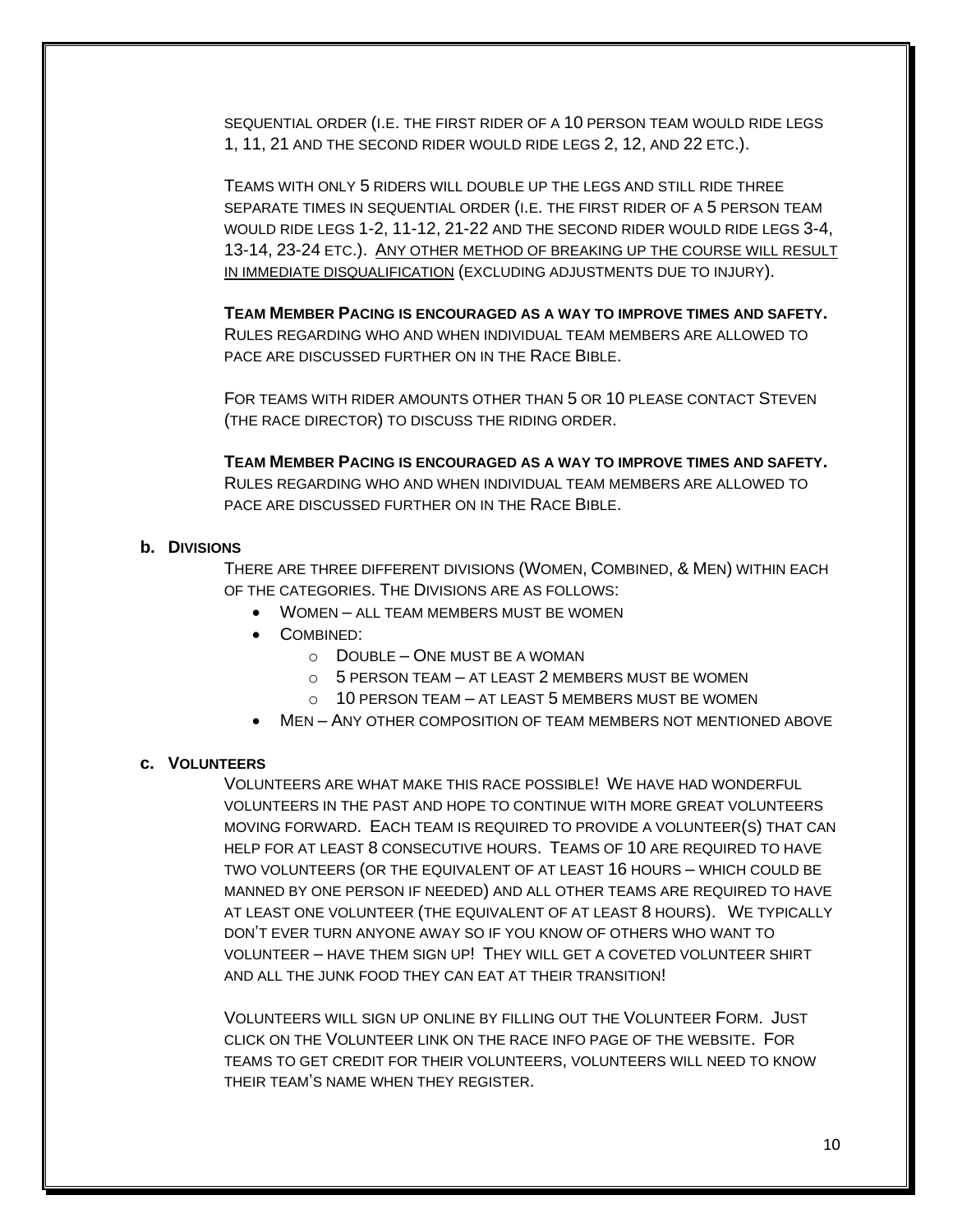VOLUNTEERS WILL BE USED TO STAFF THE STARTING AND FINISH LINES, AS WELL AS THE DIFFERENT EXCHANGE POINTS. THEY WILL BE USED FOR THINGS RANGING FROM RACE DAY CHECK-IN TO RACE TIMING AND CROWD CONTROL. THEY MUST BE ABLE TO TRAVEL TO THEIR ASSIGNED LOCATIONS (WE TRY TO ASSIGN VOLUNTEERS AS CLOSE TO THEIR HOMES AS POSSIBLE BUT FLEXIBILITY MAY BE REQUIRED). WE WILL PROVIDE RACE SHIRTS FOR ALL VOLUNTEERS. THEY WILL NOT NEED TO TRANSPORT ANY EQUIPMENT BUT MAY BE ASKED TO HELP SET-UP OR TAKE-DOWN LIGHT EQUIPMENT DURING THEIR SHIFT.

# **VOLUNTEER LOCATIONS WILL BE GIVEN OUT ON A FIRST COME FIRST CHOICE STATUS SO THE EARLIER YOUR VOLUNTEER(S) SIGNS UP THE BETTER THE SELECTION OF WHERE TO HELP.**

TEAMS THAT DON'T PROVIDE A VOLUNTEER(S) WILL NEED TO PAY \$200 PER VOLUNTEER THAT THEY DON'T PROVIDE (I.E. \$400 FOR A TEAM OF 10 WITH NO VOLUNTEERS AND \$200 FOR ALL OTHER TEAMS WITH NO VOLUNTEERS). PAYMENT FROM TEAMS NOT PROVIDING A VOLUNTEER(S) NEEDS TO BE RECEIVED PRIOR TO THE JUNE 30<sup>TH</sup> DEADLINE OR COORDINATED WITH STEVEN (THE RACE DIRECTOR). TEAMS THAT HAVE EITHER NOT PROVIDED A VOLUNTEER(S) OR PAYMENT IN LIEU OF VOLUNTEERS WILL NOT RECEIVE THEIR RACE PACKETS.

# **6. TEAM CAPTAIN & VOLUNTEER MEETING**

THERE WILL BE A MEETING FOR ALL TEAM CAPTAINS AND VOLUNTEERS THE WEEK BEFORE THE RACE (FINAL DATE AND LOCATION TBD). WE WILL GO OVER THE RULES OF THE RACE AS WELL AS ANY LOGISTICS THAT NEED TO BE REVIEWED. PAYMENT FROM TEAMS NOT PROVIDING A VOLUNTEER(S) THAT HAVE BEEN COORDINATED WITH STEVEN (THE RACE DIRECTOR) IS REQUIRED AT OR BEFORE THIS MEETING. WE CAN ACCEPT CREDIT CARD, CASH OR CHECK.

THIS MEETING IS A GREAT WAY TO MEET OTHER PEOPLE AND GET PSYCHED FOR THE RACE!

# **7. RACE DAY TEAM CHECK-IN**

TEAM CAPTAINS MUST CHECK IN AT LEAST 45 MINUTES BEFORE THEIR OFFICIAL START TIME. WHEN THEY CHECK IN THEY WILL NEED TO SHOW THE FOLLOWING ITEMS TO RECEIVE THEIR RACE GEAR AND TIMING CHIP:

- **a.** TWO HEADLIGHTS (CAN BE FIXED ON BIKES OR SIMPLE HEADLAMPS ON THEIR HELMETS)
- **b.** TWO LED "TAIL LIGHTS"
- **c.** TWO REFLECTIVE VESTS OR JACKETS

TEAMS WILL NOT BE ALLOWED TO START UNTIL THEY SHOW THESE ITEMS. IF TEAMS ARRIVE WITHOUT THESE ITEMS THEY WILL BE ABLE TO PURCHASE THEM AT THE CHECK-IN FOR \$40 PER VEST AND \$45 PER LIGHT SET. THE TEAM CAPTAIN WILL RECEIVE THE FOLLOWING ITEMS AT CHECK-IN:

- RIDER BIKE NUMBERS
- VEHICLE NUMBER(S)
- A TIMING CHIP (THE RACE WILL HAVE BOTH ELECTRONIC AS WELL AS MANUAL TIMING – SEE TIMING SECTION FOR DETAILS)
- PARTICIPANT SHIRTS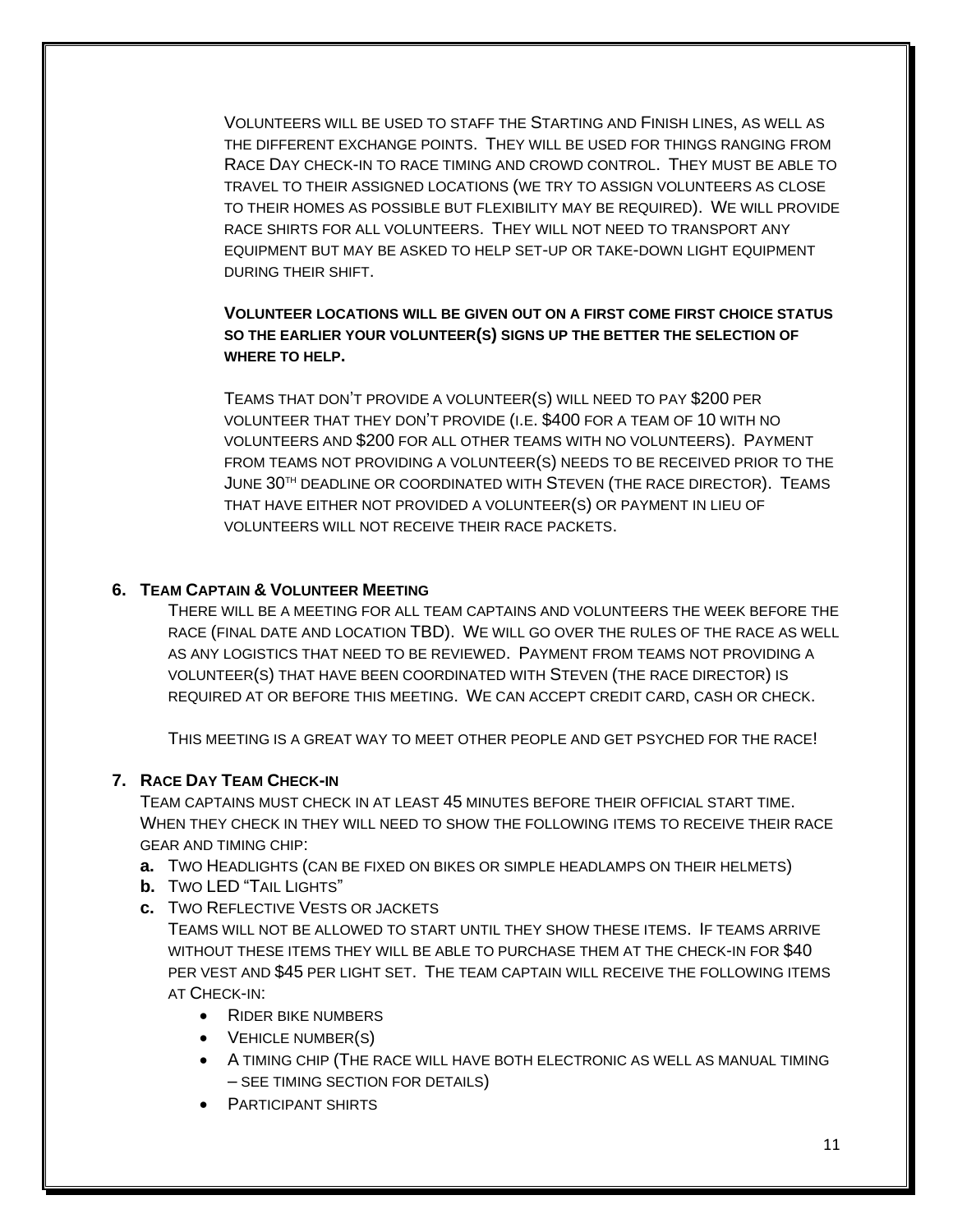IF THE TEAM CAPTAIN IS IN VEHICLE 2 HE/SHE IS NOT REQUIRED TO BE AT THE START BUT MUST HAVE A REPRESENTATIVE FROM THE TEAM SHOW UP TO CHECK IN.

#### **8. LOGISTICS**

# **a. VEHICLE ROTATION**

EACH TEAM IS ALLOWED ONE VEHICLE PER 5 RIDERS (SOLO, DOUBLES, & 5 PERSON TEAMS = 1 VEHICLE, 10 PERSON TEAM = 2 VEHICLES). TEAMS MUST PROVIDE THEIR OWN VEHICLES AND MUST BE ABLE TO TRANSPORT ALL BIKES REQUIRED FOR THE RACE. ADDITIONAL VEHICLES MAY BE APPROVED BY THE RACE DIRECTOR IF PRIOR PERMISSION HAS BEEN GRANTED. ALL VEHICLES MUST BE ABLE TO PULL COMPLETELY OFF THE SIDE OF THE ROAD AND NOT FORCE RIDERS TO ENTER INTO THE LANE OF TRAFFIC. **MOTORHOMES ALWAYS SEEM TO BE A BIG HIT!** VEHICLES MAY NOT MAKE U-TURNS ON THE HIGHWAY UNLESS THEY USE DESIGNATED PULL-OUTS TO DO SO (IT'S NOT SAFE AND NO ONE WANTS TO GET A TICKET!). GPS COORDINATES AND ADDRESSES OF ALL THE EXCHANGE POINTS ARE ON THE RACE MAPS ALONG WITH DETAILS ON WHERE TO PARK AT EACH OF THE EXCHANGE POINTS.

WE RESERVE THE RIGHT TO ADJUST THE COURSE AT ANY TIME UP UNTIL THE DAY OF THE RACE. IF THE COURSE IS ADJUSTED AFTER THE TEAM CAPTAIN AND VOLUNTEER MEETING, UPDATED MAPS WILL BE AVAILABLE AT THE RACE CHECK-IN ON THE DAY OF THE RACE. WE WILL HAVE TURN BY TURN INSTRUCTIONS FOR THE VEHICLES AT THE END OF THE RACE BIBLE BUT HERE IS SOME INFORMATION ABOUT THE COURSE.

BECAUSE OF THE LARGE AMOUNT OF VEHICLES ALONG THE ROUTE AND THE CONGESTION THAT CAN BE CREATED AT THE TRANSITION POINTS, TEAMS MUST OBEY THE FOLLOWING VEHICLE ROTATION:

- **STARTING POINT (UOFU SOUTH JORDAN HEALTH CENTER - DAYBREAK)**: ALL VEHICLES ARE WELCOME! CHEER ON YOUR TEAM MEMBER AS HE/SHE STARTS THE RACE! VEHICLE 1 (RIDERS  $1-5$ ) WILL FOLLOW THE RACE COURSE  $-$ SWITCHING RIDERS AT THE DIFFERENT EXCHANGE POINTS – UNTIL THEY ARRIVE AT THE MAJOR TRANSITION IN GUNNISON, UT. VEHICLE 2 WILL LEAVE THE STARTING LINE AND PROCEED TO I-15. VEHICLE 2 WILL TRAVEL TO THE FIRST MAJOR TRANSITION IN GUNNISON TO WAIT FOR THE FIRST PART OF THEIR TEAM. THEY WILL BE ABLE TO DRIVE THE COURSE STARTING IN NEPHI (EXIT 222) BUT MAY NOT STOP AT OR AROUND THE LEVAN EXCHANGE POINT.
- **GUNNISON PARK (MAJOR EXCHANGE):** THIS IS THE FIRST MAJOR EXCHANGE POINT AND IS WHERE VEHICLE 2 WILL BE WAITING. WHEN THE RACER ASSIGNED TO LEG 5 ARRIVES (IN A 10 PERSON TEAM), VEHICLE 1 WILL LOAD HIM/HER INTO THE VEHICLE AND HEAD TO THE NEXT MAJOR EXCHANGE IN PANGUITCH. VEHICLE 1 WILL TRAVEL THE ROUTE BUT MAY NOT STOP AT OR AROUND ANY OF THE EXCHANGE POINTS BETWEEN GUNNISON AND PANGUITCH. VEHICLE 1 IS WELCOMED TO STOP ALONG THE ROUTE TO CHEER FOR THEIR TEAM MEMBER AS HE/SHE PASSES BUT THE VEHICLE MUST BE COMPLETELY OFF THE ROAD AND MAY NOT BE PARKED ILLEGALLY. VEHICLE 2 WILL BEGIN THE ROTATION AND WILL FOLLOW THE RACE COURSE, STOPPING AND EXCHANGING RIDERS AS APPLICABLE AT THE EXCHANGE POINTS ALONG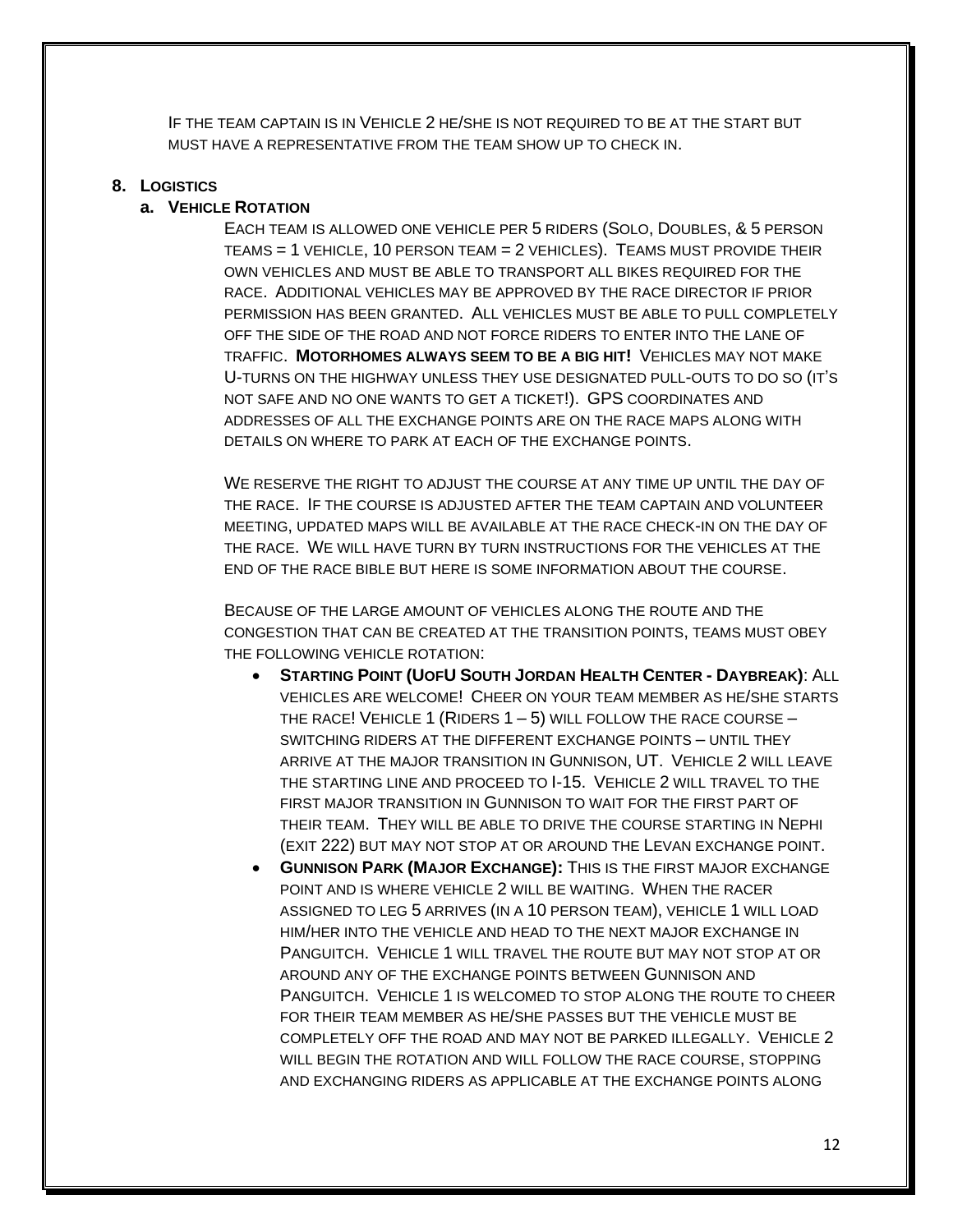THE WAY. VEHICLES IN A SOLO, DOUBLE, OR 5 PERSON TEAM WILL FOLLOW THE COURSE THE ENTIRE TIME.

- **PANGUITCH (MAJOR EXCHANGE):** VEHICLE 1 WILL BE WAITING FOR THEIR TEAM MEMBERS TO ARRIVE AND WILL BEGIN THEIR ROTATION ALONG THE COURSE UP OVER THE MOUNTAIN AND DOWN TO CEDAR CITY. VEHICLE 2 WILL COLLECT THEIR RACER AND WILL BACK-TRACK THE COURSE UNTIL THEY GET TO HIGHWAY 20 (APPROXIMATELY 9.2 MILES). THEY WILL TAKE HIGHWAY 20 WEST AND CONNECT WITH I-15 TO MAKE THEIR WAY TO THE CEDAR CITY PARK (EXCHANGE 15) TO WAIT FOR THE REST OF THEIR TEAM.
	- o **NOTE:** IF THE RIDERS IN VEHICLE 2 FOR A 10 PERSON TEAM HAVEN'T ARRIVED TO THE PANGUITCH EXCHANGE WITHIN 14 HOURS OF STARTING THE RACE (I.E. TEAMS STARTING AT 5 AM NEED TO ARRIVE AT EXCHANGE 10 IN PANGUITCH BY 7 PM – TEAMS STARTING AT 6 AM NEED TO ARRIVE AT EXCHANGE 10 IN PANGUITCH BY 8 PM ETC.) THEN RIDER 1 IN VEHICLE 1 WILL START RIDING UP THE MOUNTAIN TO MAKE UP TIME. THE RACE OFFICIALS WILL RECORD WHEN RIDER 1 LEAVES AND WHEN RIDER 10 ARRIVES. VEHICLE 2 WILL RETAIN THE TIMING CHIP AND MANUAL TIMING WILL BE DONE FOR THOSE IN VEHICLE 1 GOING UP AND OVER THE MOUNTAIN.
- **CEDAR CITY PARK (MAJOR EXCHANGE):** VEHICLE 2 WILL BE WAITING AND WILL BEGIN THEIR ROTATION ON THE COURSE. VEHICLE 1 WILL HEAD TO THE SANTA CLARA EXCHANGE (EXCHANGE 20) VIA I-15.
- **SANTA CLARA PARK (MAJOR EXCHANGE):** VEHICLE 1 WILL BE WAITING AT THE PARK AND WILL BEGIN THEIR ROTATION ON THE COURSE. VEHICLE 2 WILL PICK UP RIDER 10 ONCE HE/SHE HAS COMPLETED THE LEG AND WILL HEAD EAST THROUGH ST. GEORGE AND TAKE I-15 TO THE GRANT BOWLER PARK IN MOAPA VALLEY (EXCHANGE 25) TO WAIT FOR THEIR TEAM.
	- o **NOTE:** JUST LIKE AT THE PANGUITCH EXCHANGE, IF A TEAM HASN'T ARRIVED BY THE CUT-OFF TIME, RIDER 1 WILL BEGIN DOWN THE COURSE TO MAKE UP TIME. THE CUT-OFF FOR RIDER 10 TO ARRIVE AT EXCHANGE 20 IS 23 HOURS FROM THE START TIME (I.E. A TEAM THAT STARTED AT 5 AM NEEDS TO ARRIVE AT EXCHANGE 25 BY 4 AM – A TEAM THAT STARTED AT 6 AM NEEDS TO ARRIVE AT EXCHANGE 20 BY 5 AM, ETC.). THE RACE OFFICIAL WILL RECORD WHEN RIDER 1 LEAVES EXCHANGE 20 AND WHEN RIDER 10 ARRIVES.
- **GRANT BOWLER PARK (MAJOR EXCHANGE):** VEHICLE 2 WILL BE WAITING AND READY TO START THE LAST ROTATION ON THE COURSE. VEHICLE 1 WILL BACKTRACK TO I-15 AND WILL HEAD INTO LAS VEGAS/HENDERSON VIA I-15 TO WAIT AT THE FINISH LINE FOR THE REST OF THEIR TEAM.
	- o **NOTE:** YOUR TEAM REGISTRATION SECURES ENTRY INTO THE PARK FOR VEHICLE 1 (FOR BOTH THE 5 PERSON AND 10 PERSON TEAMS). IF OTHERS WANT TO ENTER THE PARK THEY WILL NEED TO PAY AN ENTRANCE FEE. THE LAKE MEAD NATIONAL RECREATION AREA PARK RANGERS ARE STICKLERS ON WHO IS IN THE PARK. THEY WILL BE LOOKING FOR VEHICLE 1 ONLY – AND THEY WILL CHARGE FEES TO EVERYONE ELSE. IF OTHERS DECIDE TO ENTER THE PARK THEY ARE DOING THAT ON THEIR OWN AND ARE NOT PART OF THE EVENT (WE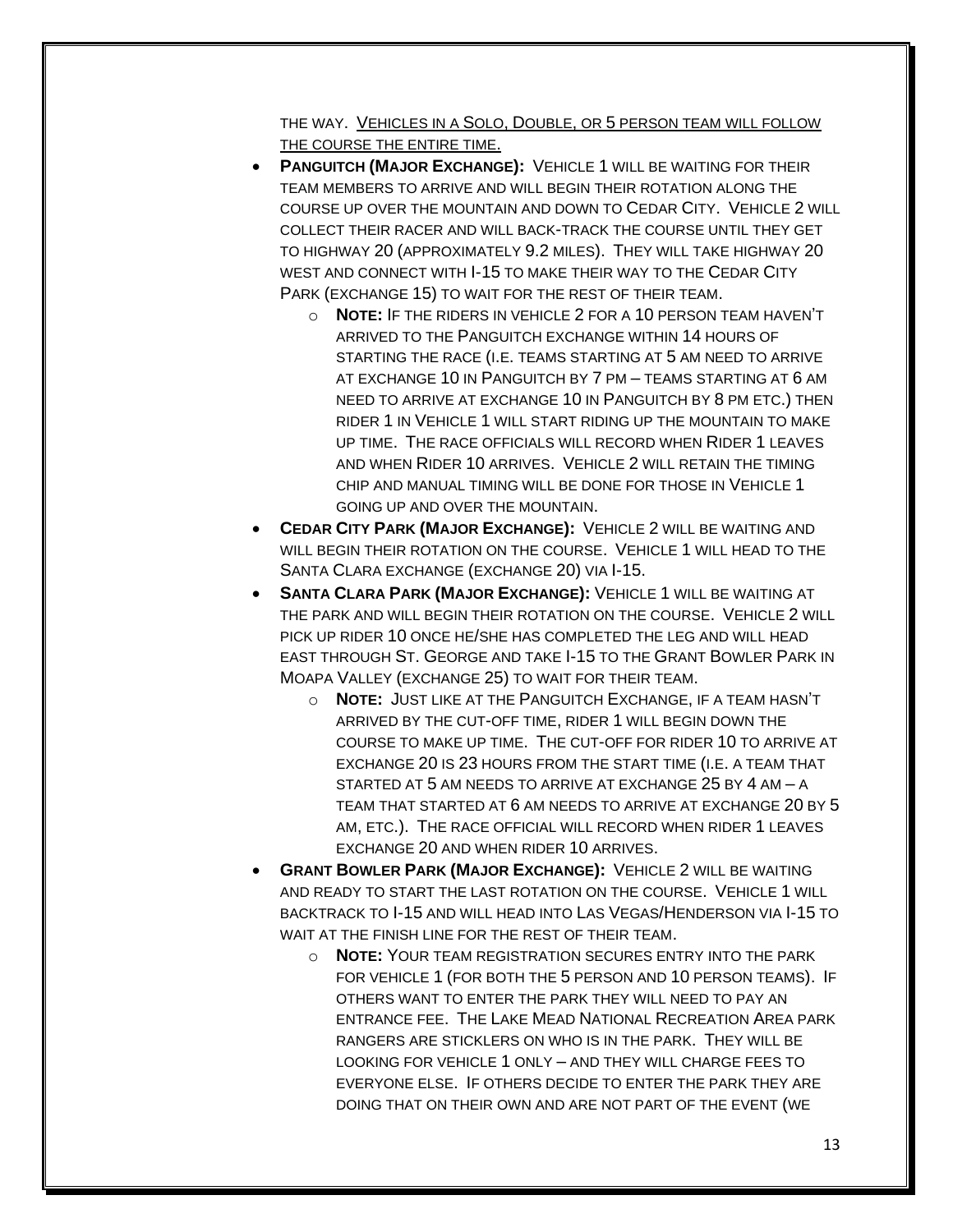HAVE TO DO THAT FOR PERMITTING PURPOSES). (VOLUNTEERS HELPING IN THE PARK WILL HAVE THEIR ENTRY FEES TAKEN CARE OF BY THE RACE ORGANIZERS IN ADVANCE OF THE EVENT – PLEASE JUST LET THE RANGER STATION KNOW THAT YOU ARE VOLUNTEERING WITH THE SAINTS TO SINNERS BIKE RELAY).

**DUE TO PERMITTING REQUIREMENTS, ANY TEAMS THAT HAVEN'T PASSED EXCHANGES 26, 27, 28, OR 29 BY THE DIFFERENT CUT-OFF TIMES ARE REQUIRED TO STOP AND DRIVE (IN THEIR VEHICLE) TO THE NEXT LOCATION THAT IS STILL WITHIN THE CUT-OFF TIME FRAME. THE CUT-OFF TIMES ARE THE FOLLOWING (IN UTAH/MOUNTAIN STANDARD TIME):**

- **EXCHANGE 26 = ARRIVE BEFORE 11:00 AM**
- **EXCHANGE 27 = ARRIVE BEFORE 1:00 PM**
- **EXCHANGE 28 = ARRIVE BEFORE 1:45 PM**
- **EXCHANGE 29 = ARRIVE BEFORE 2:30 PM**

#### **THE RACE OFFICIALS WILL RECORD IF A TEAM DIDN'T MAKE THE CUT-OFF.**

NOTE: SOLO, DOUBLE & TEAMS WITH 5 RIDERS WILL CONTINUE ALONG THE ENTIRE COURSE AND WILL NOT LEAVE THE COURSE LIKE THOSE VEHICLES OF 10 PERSON TEAMS.

NOTE: VEHICLES CAN STOP TO CHEER ON TEAMMATES AT ANY LEGAL SPOT ALONG THE RACE ROUTE THAT DOES NOT OBSTRUCT RIDERS OR TRAFFIC. VEHICLE NUMBERS WILL BE HANDED OUT AT CHECK-IN. THESE NUMBERS NEED TO BE VISIBLE IN THE FRONT AND REAR WINDOWS.

## **b. VEHICLE DRIVERS**

THE VEHICLE DRIVER MAY BE A MEMBER OF THE RACE TEAM OR MAY ALSO BE SOMEONE NOT PARTICIPATING IN THE RACE. ANY OF THE RACERS CAN PERFORM THE DUTY OF VEHICLE DRIVER (ASSUMING THAT THEY HAVE A VALID DRIVER'S LICENSE – BUT THAT IS BETWEEN YOU AND HIGHWAY PATROL) OR ROTATE BETWEEN EVERYONE. THIS CAN BE NICE FOR SOME TEAMS BECAUSE IT CAN ALLOW ALL THE RACERS TO REST BETWEEN THEIR LEGS.

## **c. RIDER ROTATION**

EACH RIDER WILL RIDE THREE DIFFERENT ASSIGNED TIMES DURING THE RACE (UNLESS INJURY NECESSITATES ADJUSTMENT). RIDERS MUST RIDE IN THEIR PRESET ORDER (THE ORDER THAT WAS SUBMITTED ON THE TEAM ROSTER. FOR EXAMPLE – IN A 10 PERSON TEAM RIDER 1 WILL RIDE LEGS 1, 11, AND 21, IN A 5 PERSON FULL DISTANCE TEAM RIDER 1 WILL RIDE LEGS 1-2, 11-12, AND 21-22. ANY ADJUSTMENT TO THE PRESET ORDER WILL RESULT IN DISQUALIFICATION UNLESS IT IS DUE TO INJURY.

IF AN INJURY OCCURS AND REQUIRES A RIDER TO NOT FINISH HIS/HER ASSIGNED RIDE, ANOTHER MEMBER OF THE TEAM MAY FINISH THE ASSIGNED LEG WITH THE STIPULATION THAT HE/SHE DOES NOT HAVE THE UPCOMING LEG (I.E. IF RIDER 3 GETS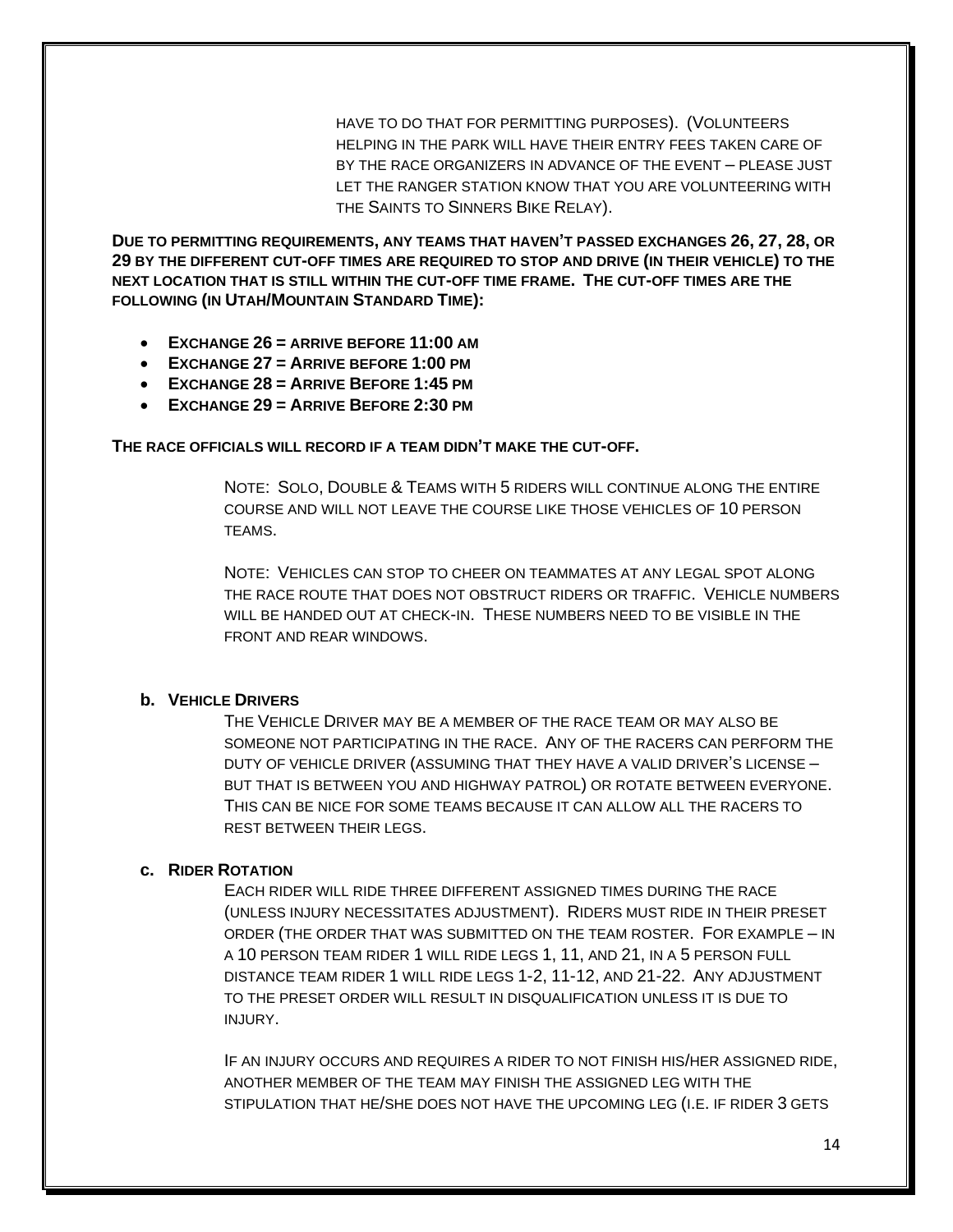HURT THEN ANY RIDER EXCEPT RIDERS 4 CAN FINISH THE LEG). IF A RIDER IS INJURED AND DOES NOT FINISH THE LEG, HE/SHE IS DONE FOR THE RACE AND MAY NOT RE-ENTER AT A LATER POINT. THE REST OF THE TEAM MAY SHARE THE REMAINING LEGS OF THE INJURED TEAM MATE BUT THEY MUST OBEY THE RULE THAT DOES NOT ALLOW THE RIDER OF THE UPCOMING LEG TO RIDE.

IF INJURY NECESSITATES AN ADJUSTMENT IN RIDER ORDER, THAT ADJUSTMENT MUST BE COMMUNICATED TO THE VOLUNTEERS AT THE NEXT EXCHANGE POINT.

## **d. PACERS**

YOU ARE ALLOWED (AND ENCOURAGED) TO PACE EACH OTHER. THERE ARE, HOWEVER, A FEW RULES THAT YOU MUST FOLLOW TO PACE YOUR TEAMMATES. YOU CAN PACE AT ANY GIVEN TIME TO HELP "PULL" YOUR RACER ALONG THE COURSE. HOWEVER, YOU MAY NOT PACE THE LEG IMMEDIATELY BEFORE YOUR ASSIGNED LEG (I.E. IF THE LEG IS ASSIGNED TO RIDER 3, ANYONE EXCEPT RIDER 4 MAY ACT AS PACERS). PACERS MUST BE IN THE VEHICLE THAT IS ASSIGNED TO THAT PORTION OF THE COURSE (FOR 10 PERSON TEAMS – I.E. YOU CAN'T HAVE SOMEONE FROM VEHICLE 2 PACING RIDERS IN VEHICLE 1 UP THE MOUNTAIN BECAUSE VEHICLE 2 CAN'T BE ON THAT STRETCH OF THE COURSE). YOU CAN SWITCH OUT PACERS AS OFTEN AS YOU WOULD LIKE ALONG THE ROUTE BUT PLEASE OBEY ALL TRAFFIC LAWS AS YOU LOAD/UNLOAD YOUR PACERS (IT IS PREFERRED TO LOAD AND UNLOAD YOUR PACERS OFF OF THE HIGHWAY). YOU CAN HAVE AS MANY PACERS ON THE ROAD AS YOU WOULD LIKE – PROVIDING YOU ARE FOLLOWING THE PREVIOUS RULES.

## **9. SAFETY**

NO ONE WANTS TO GET HURT ON THE RACE SO LET'S BE CAREFUL AND WATCH OUT FOR OTHERS. THERE ARE MANY POTENTIAL HAZARDS IN A ROAD RACE LIKE THIS INCLUDING, BUT NOT LIMITED TO: AUTOMOBILE TRAFFIC, ROAD CONDITIONS, WILDLIFE AND WEATHER. WE ASK THAT ALL TEAMS PLEASE TAKE APPROPRIATE PRECAUTIONS TO INSURE A FUN AND SAFE EVENT.

#### **a. RIDING AT NIGHT**

RIDERS MAY BE ALONE ON THE COURSE AT TIMES (ANOTHER GOOD REASON TO USE PACERS). THE FOLLOWING RULES AND SUGGESTIONS HAVE BEEN DEVELOPED TO HELP INSURE THE SAFETY OF ALL PARTICIPANTS.

- 1. TO HELP INSURE THE SAFETY OF RIDERS WE ENCOURAGE TEAM VEHICLES TO STOP SOMEWHERE ALONG EACH LEG TO WATCH FOR THEIR RIDER (BUT THE VEHICLE MUST BE COMPLETELY OFF THE ROAD).
- 2. IT IS PERMITTED FOR VEHICLES TO "LEAP FROG" RIDERS. "LEAP FROG" MEANS THAT A VEHICLE PARKS A MILE OR SO AHEAD OF THEIR RIDER, ONCE THE RIDER PASSES, THE VEHICLE WAITS A COUPLE OF MINUTES AND THEN DRIVES AHEAD OF THE RIDER AGAIN AND STOPS. ALL VEHICLES THAT ARE "LEAP FROGGING" THEIR RIDERS MUST OBEY TRAFFIC LAWS. WHEN PARKED, PLEASE TURN OFF YOUR HEADLIGHTS SO THAT YOU DON'T BLIND THE ONCOMING TRAFFIC BUT LEAVE YOUR PARK LIGHTS ON SO THAT OTHERS CAN SEE YOU. PLEASE DO NOT STOP OR SLOW DOWN IN PLACES THAT WILL IMPEDE TRAFFIC OR RIDERS AND DON'T TURN YOUR HAZARD LIGHTS ON.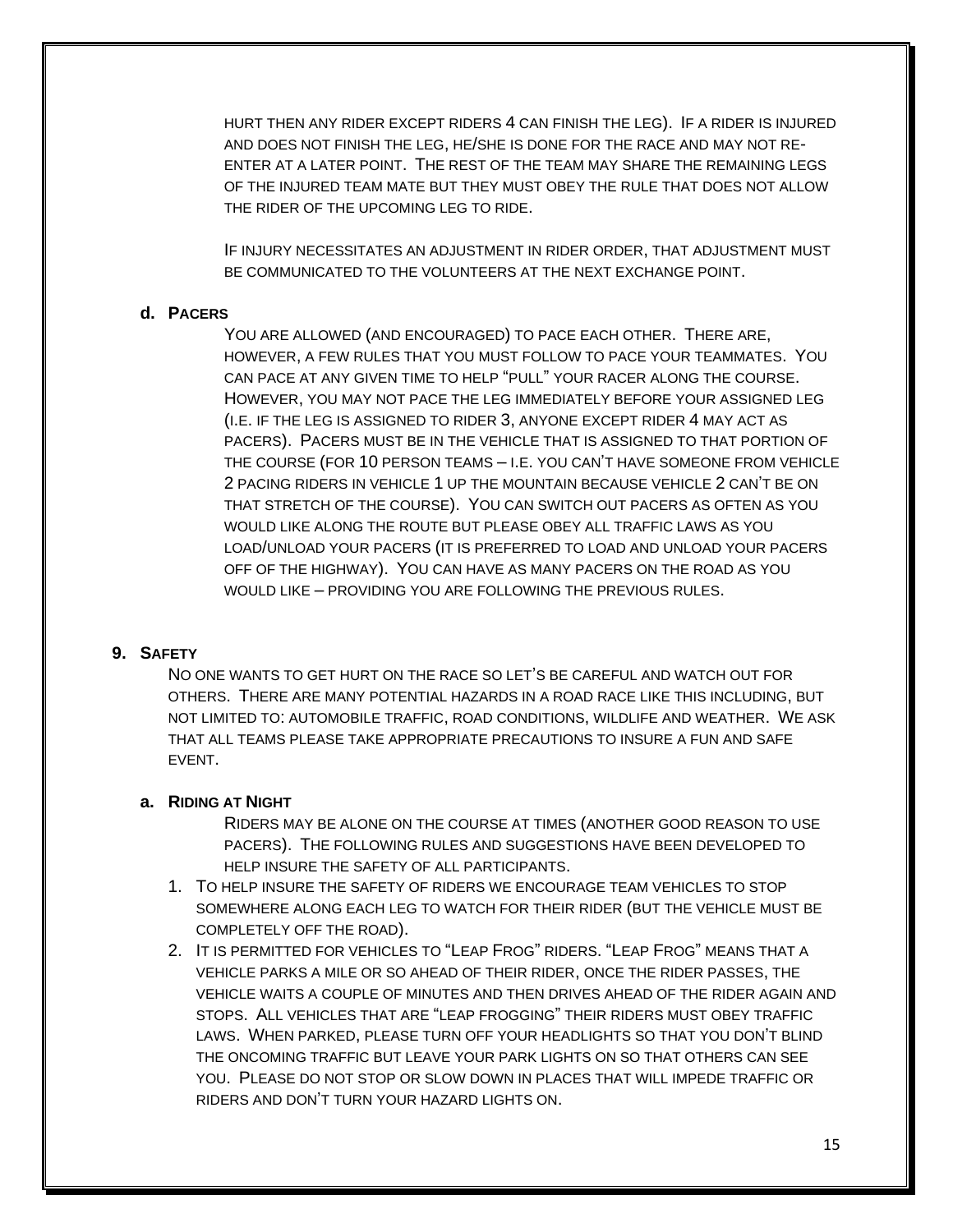**IT IS NOT PERMITTED FOR VEHICLES TO FOLLOW BEHIND RIDERS AT THE RIDER'S PACE (UNLESS YOUR RIDER IS GOING THE SPEED LIMIT!).**

3. WE ALSO ENCOURAGE NIGHTTIME RIDERS TO RIDE WITH A PACER, HOWEVER, THE PACER MAY NOT BE ASSIGNED TO THE NEXT LEG TO BE RIDDEN. PACERS RIDING AT NIGHT MUST ALSO HAVE THE REQUIRED NIGHTTIME GEAR ON WHILE PACING (HEADLIGHT, TAILLIGHT AND REFLECTIVE VEST). **ANYONE STARTING A LEG BETWEEN THE HOURS OF 9:15 PM AND 5:30 AM MUST HAVE LIGHTS AND A VEST ON (EVEN IF IT DOESN'T REALLY LOOK DARK).**

## **b. DRIVING**

WE ASK THAT ALL DRIVERS BE ALERT AND DRIVE AT OR BELOW THE POSTED SPEED LIMITS. BE SURE TO LEAVE ADEQUATE TIME TO ARRIVE AT EXCHANGE POINTS SO THAT THERE IS NO TEMPTATION TO SPEED. **YOU KNOW THAT THE ROUTE IS FULL OF BIKERS SO PLEASE LOOK OUT FOR THEM!** PLEASE BE COURTEOUS OF RIDERS ON THE ROAD. BE CAREFUL NOT TO BLIND THEM WITH HIGH BEAM LIGHTS, AND MOVE OVER WHILE PASSING THEM. HONKING IS FINE IN NON-RESIDENTIAL AREAS. IF DRIVERS PULL OFF TO THE SIDE OF THE ROAD, PLEASE TURN OFF YOUR LIGHTS AS THERE WILL BE SOME ONCOMING TRAFFIC. LEAVE YOUR PARK LIGHTS ON SO THAT OTHERS CAN SEE YOU.

#### **c. IN THE EVENT OF AN EMERGENCY**

WE WILL HAVE LIMITED MEDICAL STAFF ON HAND. WE WILL HAVE BASIC FIRST AID AT ALL EXCHANGES AND PERIODIC AMBULANCE SERVICE WAITING IN CASE OF MAJOR EMERGENCIES. THE VOLUNTEERS WILL BE EQUIPPED TO HANDLE ONLY MINOR SPORTS INJURIES IN AREAS WITHOUT AMBULANCE SERVICE. PLEASE BE AWARE OF THIS AND PLAN AHEAD FOR HOW YOU WILL HANDLE ANY EMERGENCIES IN CASE YOU ARE NOT NEAR AN AMBULANCE. IT IS THE RESPONSIBILITY OF EACH TEAM TO BE AWARE OF THE LOCATION OF HOSPITALS AND OTHER MEDICAL FACILITIES AND THEIR HOURS OF OPERATION. FOR REFERENCE: THERE ARE HOSPITALS IN SALT LAKE CITY, SOUTH UTAH COUNTY/PAYSON, GUNNISON, RICHFIELD, PANGUITCH, CEDAR CITY, ST. GEORGE, MESQUITE, AND HENDERSON. MOAPA VALLEY HAS A MEDICAL CLINIC BUT IT MAY BE CLOSED DUE TO THE HOUR. **WE WILL ALSO HAVE ROAMING PARAMEDICS WHO WILL HAVE ADVANCED FIRST AID CAPABILITIES BUT WILL NOT BE IN AN AMBULANCE.**

WE WILL HAVE A SUPPORT VEHICLE THAT WILL FOLLOW THE LAST RIDERS AND CLEAN UP THE COURSE.

IN THE EVENT OF AN EMERGENCY NOTIFY THE NEAREST RACE OFFICIAL AS THEY WILL BE ABLE TO COMMUNICATE WITH THE NEAREST MEDICAL PERSONNEL OR CALL FOR AN AMBULANCE IF THE EMERGENCY IS SEVERE ENOUGH. IF YOU ARE NOT NEAR ANY RACE OFFICIALS, PLEASE CALL THE RACE DIRECTOR 801-822-4870. IF THE EMERGENCY IS SEVERE CALL 911 THEN CALL THE RACE DIRECTOR.

## **d. BAD WEATHER**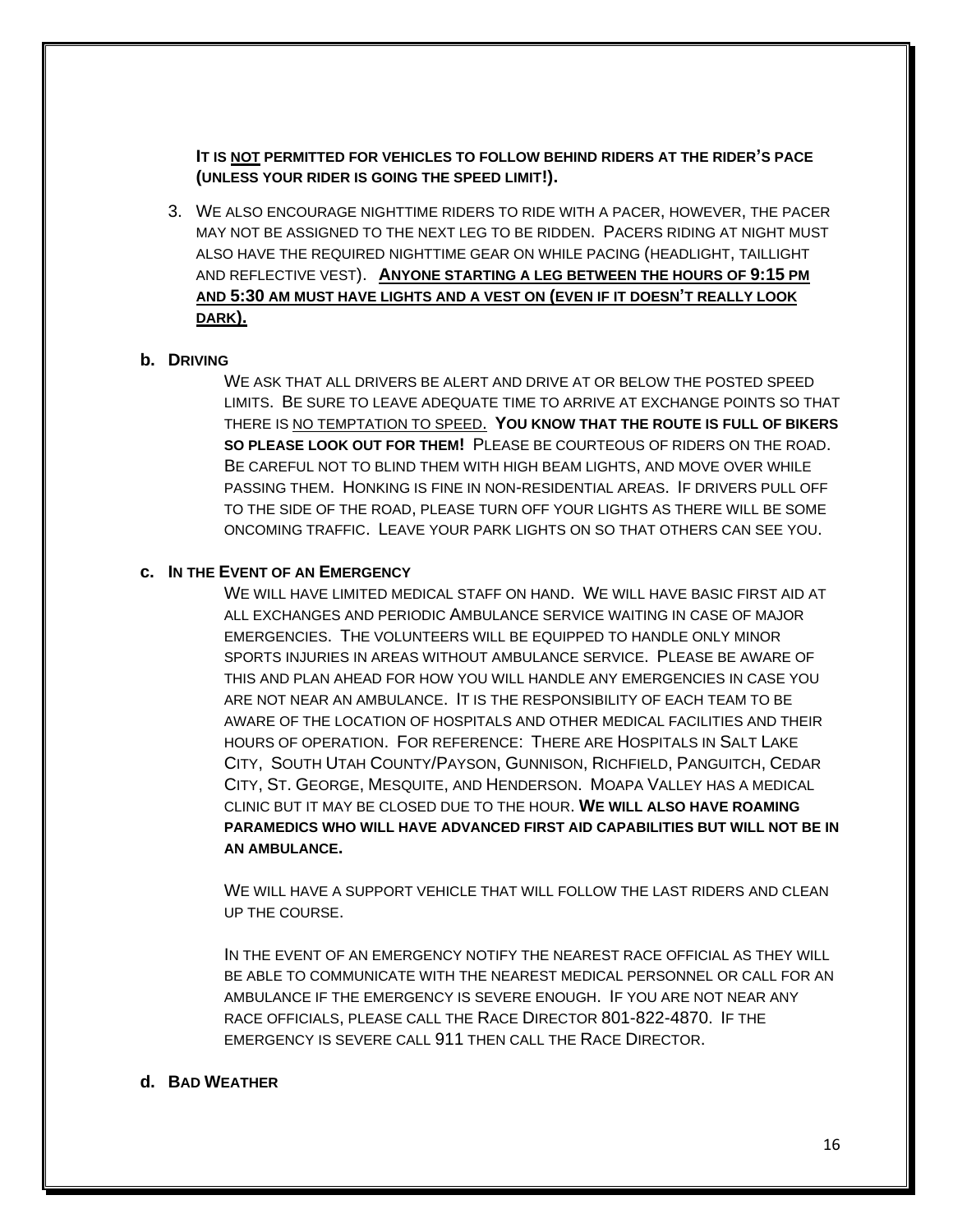THE RACE WILL OCCUR RAIN OR SHINE. HOWEVER, UNDER CERTAIN SEVERE WEATHER CONDITIONS WHERE SIGNIFICANT DAMAGE OR ALTERCATIONS TO THE RACE COURSE OCCURS, (THINGS LIKE HURRICANES AND EARTHQUAKES – BECAUSE WHO REALLY WANTS TO RIDE A BIKE IN A HURRICANE!), WE RESERVE THE RIGHT TO CANCEL THE EVENT. THERE WILL BE NO REFUNDS GIVEN IF THE RACE IS CANCELED DUE TO WEATHER. CONDITIONS THAT MAY RESULT IN A RACE BEING CANCELED INCLUDE BUT ARE NOT LIMITED TO THE FOLLOWING: SEVERE ELECTRICAL STORM, SNOWFALL, TORNADOES, EARTHQUAKES, HURRICANES, FLOODING, ETC. WE HAVE YET TO CANCEL A RACE, EVEN THOUGH WE HAVE HAD SOME PRETTY INTERESTING WEATHER – BUT WE ALWAYS RESERVE THE RIGHT TO.

#### **e. LIGHTNING**

IF THERE IS LIGHTNING AT THE START OF THE RACE WE RESERVE THE RIGHT TO DELAY STARTS UNTIL THE LIGHTNING CLEARS. IF YOU SEE LIGHTNING ON THE COURSE AFTER THE RACE HAS STARTED GET YOUR RIDER OFF THE ROAD AND INTO THE SUPPORT VEHICLE. MAKE A NOTE OF THE TIME AND THE LOCATION WHERE YOU EXITED THE COURSE. IF LIGHTNING CLEARS WITHIN 1 HOUR PUT YOUR RIDER BACK ON THE ROAD WHERE THEY LEFT AND MAKE A NOTE OF THE TIME. IF LIGHTNING PERSISTS LONGER THAN AN HOUR, MOVE AHEAD TO THE NEXT EXCHANGE POINT AND LET THE VOLUNTEER KNOW. FOR EVERY HOUR OF LIGHTNING, YOU MAY MOVE AHEAD ONE TRANSITION. KEEP CLOSE TRACK OF WHERE AND WHEN YOU LEFT THE COURSE AND WHERE AND WHEN YOU RETURNED TO THE COURSE. AT THE END OF THE RACE WE WILL HAVE A FORM AVAILABLE FOR YOU TO REPORT THESE LOCATIONS AND TIMES. WE WILL THEN CALCULATE YOUR AVERAGE PACE AND APPLY THIS PACE TO THE SEGMENT OF THE COURSE THAT YOU MISSED. IN THIS WAY WE WILL ADJUST ALL OVERALL RACE TIMES. IF YOU DON'T FILL OUT AN OFFICIAL FORM THEN YOUR DELAY WILL NOT BE FACTORED INTO YOUR OVERALL TIMING.

#### **10. RULES**

#### **a. PENALTIES**

VIOLATION OF ANY OF THE FOLLOWING RULES COULD RESULT IN DISQUALIFICATION OR 30 TO 60 MINUTES BEING ADDED TO YOUR TEAM'S RACE TIME. SEVERITY OF THE PENALTY WILL DEPEND ON THE SEVERITY OF THE INFRACTION. ANY RACE OFFICIAL CAN DECIDE IF AND TO WHAT DEGREE A TEAM HAS VIOLATED ANY OF THESE RULES. RACE OFFICIALS ALSO RESERVE THE RIGHT TO INCREASE OR DECREASE PENALTY TIMES BASED ON A CASE-BY-CASE BASIS. ALL DECISIONS BY RACE OFFICIALS ARE FINAL.

## **30 MINUTE PENALTIES**

**1. ONLY ONE RACE VEHICLE PER EXCHANGE POINT (EXCLUDING MAJOR EXCHANGES)** ONLY ONE RACE VEHICLE IS ALLOWED TO PARK AT EACH EXCHANGE POINT. VEHICLE ONE IS ALLOWED AT EXCHANGE POINTS 1-4, 11-14, AND 21-24. VEHICLE TWO IS ALLOWED AT EXCHANGE POINTS 6-9, 16-19, AND 26-29. BOTH VEHICLES ARE ALLOWED AT EVERY FIFTH TRANSITION POINT (MAJOR EXCHANGES 5, 10, 15, 20, AND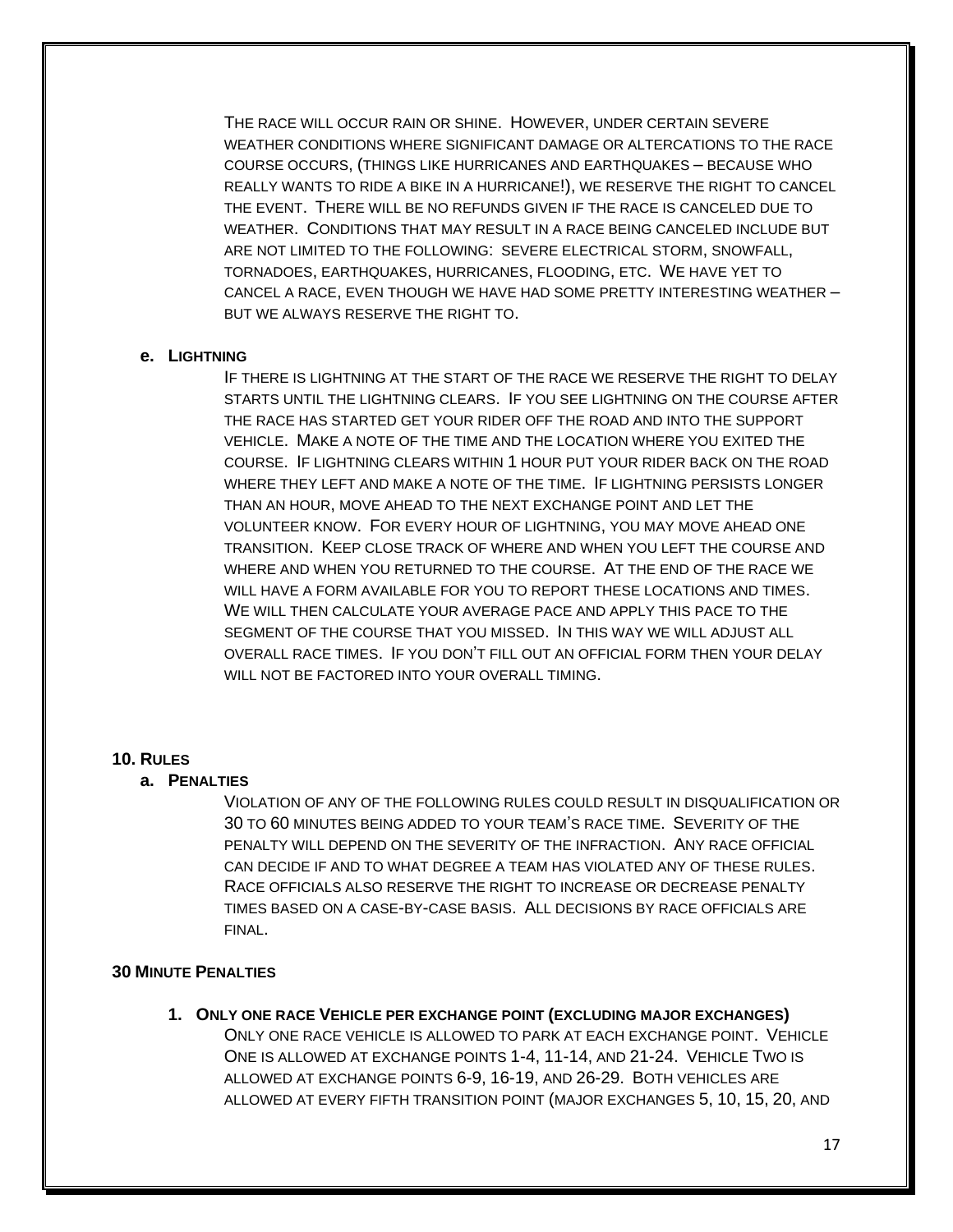25). ALL VEHICLES ARE WELCOME AT THE START AND FINISH LINES. IF FOR SOME REASON TEAM VEHICLES NEED TO MEET, WE ASK THAT YOU PLEASE MEET AT A LOCATION OTHER THAN AT EXCHANGE POINTS SO THE TRANSITIONS DON'T BECOME TOO CROWDED.

#### **2. NO PARKING ON ROADWAYS PRIOR TO OR IMMEDIATELY AFTER THE EXCHANGE**

THERE IS NO PARKING ALLOWED ALONG THE ROAD FOR 300 FEET PRIOR TO OR 100 FEET AFTER THE EXCHANGE POINTS. AFTER 100 FEET PAST THE EXCHANGE POINT, VEHICLES MAY PARK AT ANY LEGAL ROADSIDE THAT DOES NOT IMPEDE RACERS OR TRAFFIC. THERE ARE ALSO PARKING LOTS AT MANY OF THE EXCHANGE POINTS THAT CAN BE USED.

## **3. GETTING AHEAD OF YOUR PACE PROJECTIONS**

IF YOUR TEAM GETS TOO FAR AHEAD OF PROJECTIONS WE MAY BE FORCED TO HOLD YOUR TEAM AT ONE OF THE EXCHANGES FOR A COUPLE OF HOURS. WE BASE THE STAFFING OF OUR EXCHANGE TIMES ON THE AVERAGE TIMES SUBMITTED IN YOUR REGISTRATION AND ALLOW FOR SOME EXTRA TIME ON TOP OF THAT IN CASE YOUR TEAM IS REALLY GOING FAST. IF YOU COMPLETELY MISREPORT YOUR AVERAGE TIMES AND GET AHEAD OF OUR VOLUNTEERS WE WILL HOLD YOU BACK. IF YOUR TEAM IS HELD WE WILL SUBTRACT THE TOTAL TIME THAT YOU WERE HELD FROM YOUR OVERALL TIME BUT, WE WILL ADD A 30 MINUTE PENALTY TO YOUR OVERALL TIME FOR EACH TIME YOU HAVE TO BE HELD BACK.

## **4. RIDER DROP OFF**

VEHICLES MAY DROP OFF RIDERS AT THE EXCHANGE POINTS BUT WE ASK THAT YOU BE BRIEF AND THAT YOU STAY BACK AT LEAST 100 FEET FROM THE EXCHANGE SO THAT OTHER TEAMS CAN WATCH AND PREPARE FOR THEIR RIDERS AS WELL. PLEASE PARK YOUR VEHICLES AWAY FROM THE ACTUAL EXCHANGE LOCATION SO THAT THE RIDERS MAKING THE EXCHANGE AREN'T TOO CONGESTED.

TEAMS CAN DROP OFF AND PICK UP PACER RIDERS ANYWHERE ALONG THE COURSE (AS LONG AS IT IS IN A LEGAL AREA). WE RECOMMEND THAT THESE TRANSITIONS HAPPEN OFF THE MAIN COURSE ON SIDE ROADS OR PULL OUTS.

## **5. FOLLOWING RACERS**

VEHICLES ARE NOT TO FOLLOW RACERS TO ILLUMINATE THE ROAD FOR THEM, OR TO PACE THEM.

## **6. PACING**

PACING IS ALLOWED AND ENCOURAGED ON THE ENTIRE RACE COURSE, HOWEVER, PACING WITH A VEHICLE IS PROHIBITED. THE PACER MAY NOT BE THE NEXT ASSIGNED RIDER. TEAMS PACING WITH A VEHICLE OR NOT FOLLOWING PACING GUIDELINES MAY BE SUBJECT TO A TIME PENALTY.

## **7. TEAM RACE NUMBER/TIMING CHIP**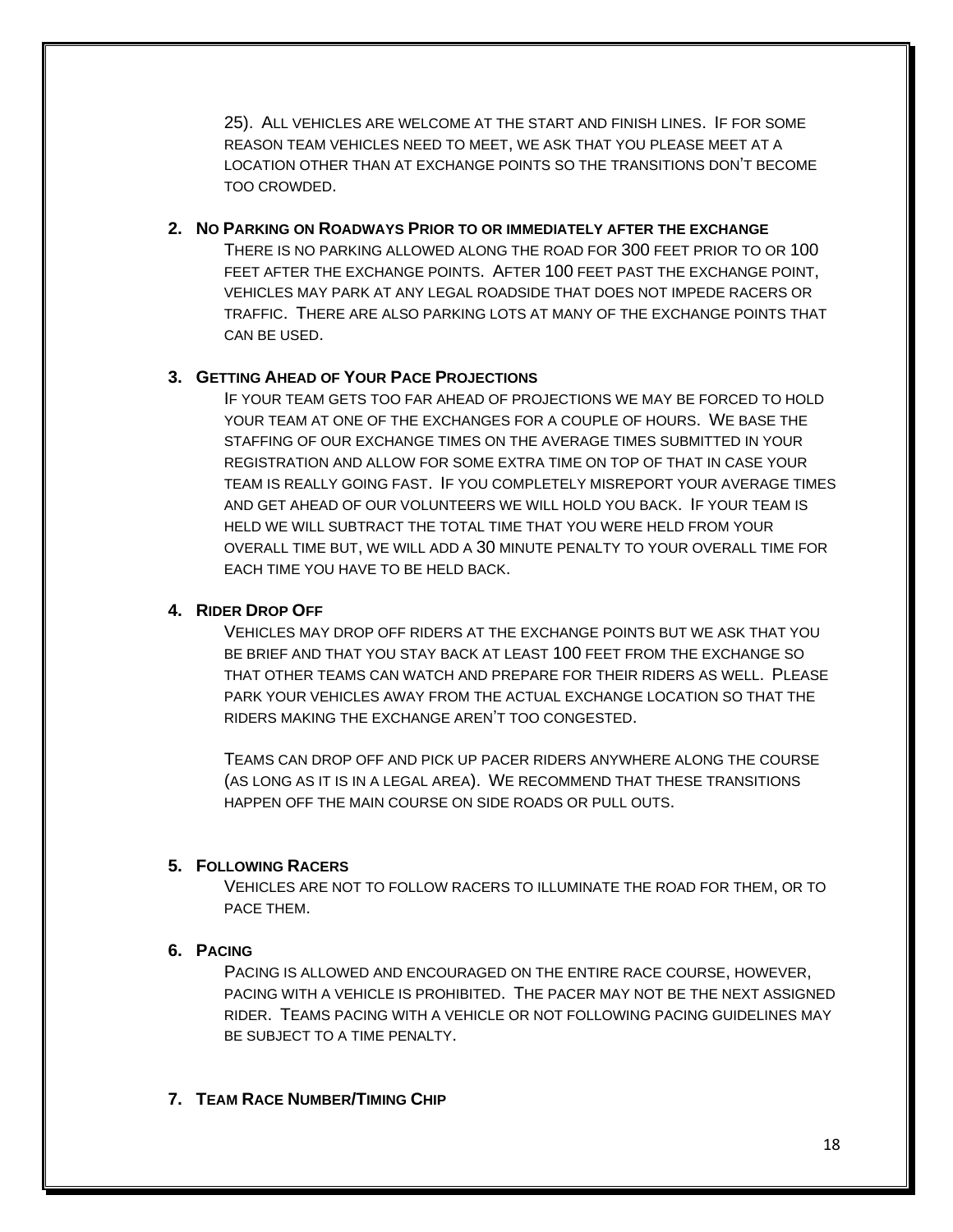TEAM RACE NUMBERS MUST BE ON ALL BIKES AND MUST BE VISIBLE AT ALL TIMES WHILE ON THE ROAD. FAILURE TO HAVE A VISIBLE NUMBER MAY RESULT IN A 30 MINUTE PENALTY. ALL RIDERS WILL HAVE THE SAME TEAM NUMBERS SO IF ONE BICYCLE HAS PROBLEMS YOU MAY SWAP IT OUT WITH ANOTHER BIKE BUT ALL BIKES BEING RIDDEN DURING THE RACE MUST HAVE THE TEAM NUMBER VISIBLE.

THE RACE WILL BE TIMED BOTH ELECTRONICALLY AS WELL AS MANUALLY. THE TIMING CHIP WILL NEED TO BE PASSED FROM ONE RIDER TO THE NEXT. WE WILL HAVE LOCATIONS THROUGHOUT THE RACE WITH SENSORS TO RECORD YOUR TIME. IT IS IMPORTANT THAT RIDERS PASS WITHIN 10 FEET OF THE SENSORS (FOR THOSE RIDING THROUGH THE TRANSITION PLEASE RIDE CLOSE TO THE CONES SO THAT YOUR CHIP IS READ). WE WILL ALSO BE WRITING DOWN THE TIMES AT EACH TRANSITION. PLEASE YELL OUT YOUR TEAM NAME AS YOU PASS SO THAT THE VOLUNTEERS CAN KNOW THAT YOU HAVE GONE BY (FOR SAFETY AND FOR TIMES). ALSO, PLEASE MAKE SURE THE CHIP IS SECURELY FASTENED BECAUSE IF IT IS LOST YOUR TEAM MAY BE DISQUALIFIED AND MAY HAVE TO PURCHASE IT.

## **8. VEHICLE NUMBERS**

TEAMS MUST CLEARLY DISPLAY TEAM NUMBERS IN ALL VEHICLES – IN THE FRONT WINDSHIELD AS WELL AS BACK WINDOW OR ANOTHER VISIBLE SPOT. VEHICLES NOT DISPLAYING THEIR TEAM NUMBER MAY RESULT IN A TIME PENALTY.

## **60 MINUTE PENALTIES**

## **9. RIDER ROTATION**

RIDERS MUST RIDE IN THE SAME SEQUENCE FOR EACH SEGMENT OF THE RACE. FOR EXAMPLE, IF A RIDER IS ASSIGNED LEG 3, HE MUST ALSO RIDE LEG 13 AND LEG 23. THE RIDER ORDER NEEDS TO FOLLOW THE ORDER SUBMITTED ONLINE (THE ORDER THAT HAS TO BE SUBMITTED BEFORE MIDNIGHT ON  $\sf JUNE~30^{th},$   $2019)$ .

#### **10. DROPOUTS**

IF A RIDER DROPS OUT BECAUSE HE/SHE IS "TIRED" OR "CAN'T HANDLE IT" – A PENALTY MAY BE ASSIGNED. IF THE DROP OUT IS DUE TO A LEGITIMATE INJURY THEN NO PENALTY WILL BE ASSIGNED. IN THE EVENT OF AN INJURY ANY OF THE REMAINING RIDERS CAN REPLACE THE INJURED RIDER. YOU ARE NOT ALLOWED TO BRING AN ADDITIONAL MEMBER TO THE TEAM (THAT WASN'T PART OF THE TEAM WHEN THE RACE BEGAN) TO RIDE THE REMAINING LEGS. WITH THE EXCEPTION OF THE LEG IN WHICH THE RIDER WAS INJURED, LEGS CANNOT BE SPLIT IN PIECES. SO, IF A RIDER IS INJURED HALF WAY THROUGH HIS/HER FIRST LEG, ANY MEMBER OF THE TEAM MAY COMPLETE THE LEG FOR HIM OR HER. WHEN HIS/HER NEXT LEG COMES AROUND ANY MEMBER OF THE TEAM MAY RIDE IT AS LONG AS THE RIDER DOES NOT IMMEDIATELY FOLLOW THE LEG BEING RIDDEN. ONCE A RIDER DROPS OUT OF THE RACE THEY CANNOT RETURN TO RIDE A LATER LEG.

**(1) COMBINED DIVISION RIDER DROPOUTS**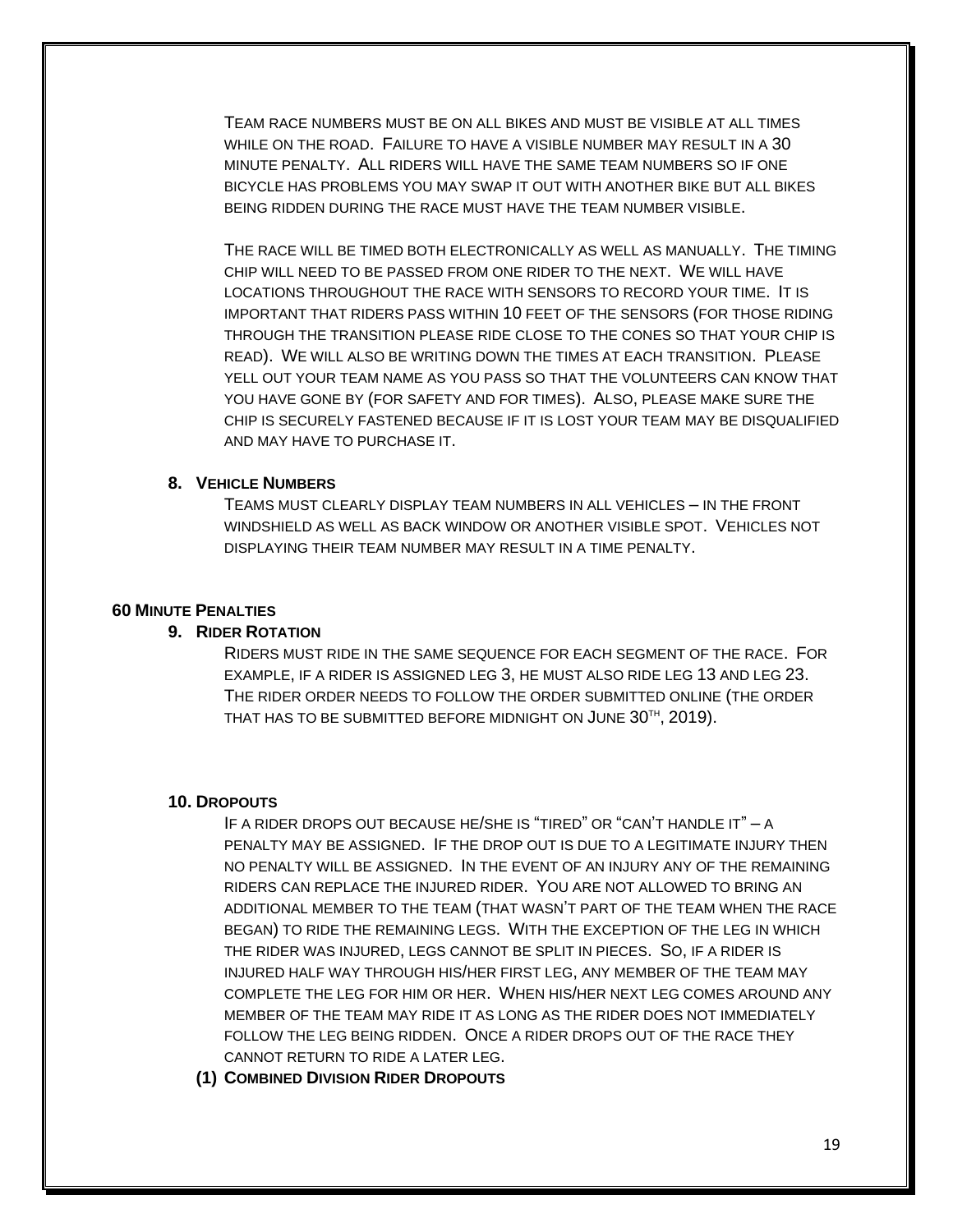IF A RIDER FROM A COMBINED DIVISION DROPS OUT OF THE RACE, RIDERS ADJUST IN THE SAME WAY DESCRIBED ABOVE. IF THE RIDER IS FEMALE AND HER DROPPING OUT CAUSES THERE TO BE LESS THAN 2 FEMALES ON THE TEAM (FOR A TEAM OF 5) OR 5 FEMALES (FOR A TEAM OF 10) THEN ONLY FEMALE RIDERS MAY FINISH HER LEGS FOR HER. IF, HOWEVER, IT IS NOT POSSIBLE FOR THE REPLACEMENT RIDER TO BE A FEMALE DUE TO RIDER ORDER, ANY OTHER RIDER (EXCLUDING THE RIDERS IMMEDIATELY AFTER) MAY RIDE HER LEG AND THE TEAM WILL SIMPLY BE CATEGORIZED IN THE MEN'S DIVISION.

## **11. TRAFFIC DIRECTION OF RIDERS**

ALL RIDERS ARE TO RIDE AS FAR TO THE SHOULDER AS POSSIBLE IN THE SAME DIRECTION OF TRAFFIC UNLESS DIRECTED OTHERWISE. YOU HAVE TO FOLLOW THE RULES OF THE ROAD SO DON'T TAKE CHANCES GOING THROUGH INTERSECTIONS JUST BECAUSE YOU ARE IN A RACE. THAT ALSO MEANS ONLY TWO RIDERS ABREAST (IT IS BETTER TO DRAFT IN A LINE ANYWAY!). **IN NEVADA, WHEN PASSING THROUGH LAKE MEAD NATIONAL RECREATION AREA, RIDERS MAY NOT RIDE TWO ABREAST. NATIONAL PARK RULES DICTATE THAT RIDERS MUST BE SINGLE FILE UNLESS PASSING ANOTHER RIDER.** PLEASE OBSERVE THIS RULE SO THAT WE DON'T RUN INTO PROBLEMS WITH THE NATIONAL PARK SERVICE (THEY WILL BE WATCHING).

## **12. NUMBER OF RACE VEHICLES PER TEAM**

EACH TEAM IS ALLOWED ONE VEHICLE PER 5 RIDERS (10 RIDERS = TWO VEHICLES). IF YOU HAVE FAMILY OR FRIENDS THAT WANT TO OBSERVE THE RACE, THEY MAY PARK AT ANY LEGAL SPOT ALONG THE RACE COURSE OR AT THE MAJOR EXCHANGE POINTS. THEY ARE NOT ALLOWED TO PARK AT REGULAR EXCHANGE POINTS AS PARKING WILL BE LIMITED. RIDERS ARE NOT ALLOWED TO RIDE IN THE CAR OF A FAMILY MEMBER AT ANY TIME DURING THE RACE, EXCEPT TO RUN BRIEF ERRANDS AT MAJOR EXCHANGE POINTS. IF A RIDER DOES CATCH A RIDE IN A VEHICLE OTHER THAN A TEAM SUPPORT VEHICLE AT A MAJOR EXCHANGE POINT THEY MUST BE RETURNED TO THE SAME MAJOR EXCHANGE POINT TO CONTINUE WITH THEIR TEAM.

TEAMS WITH MORE THAN TWO VEHICLES MAY RECEIVE A TIME PENALTY.

#### **13. NAVIGATION**

TEAMS ARE RESPONSIBLE TO MAKE SURE THAT THEIR RIDERS STAY ON THE COURSE. GPS COORDINATES AS WELL AS ADDRESSES FOR ALL EXCHANGES ARE AVAILABLE ON THE RACE MAPS. VEHICLES MAY WAIT FOR THEIR RIDERS AT CRITICAL POINTS TO DIRECT THEM WHICH WAY TO GO. IF A RIDER GETS OFF COURSE, THEY ARE TO RETURN ON BIKE OR IN THEIR SUPPORT VEHICLE TO THE POINT WHERE THEY WENT OFF COURSE AND CONTINUE FROM THERE. DO NOT DRIVE AHEAD TO MAKE UP FOR THE MILEAGE THAT THEY MAY HAVE ADDED. THE COURSE WILL CONTAIN DIRECTIONAL SIGNS ALL ALONG THE WAY. AT NIGHT THE SIGNS WILL HAVE BLINKING LIGHTS TO ALERT YOU. PLEASE PAY ATTENTION FOR SIGNS WHEN COMING UP TO AREAS THAT MAY BE CONFUSING. SKIPPING AHEAD WILL RESULT IN A 60 MINUTE TIME PENALTY.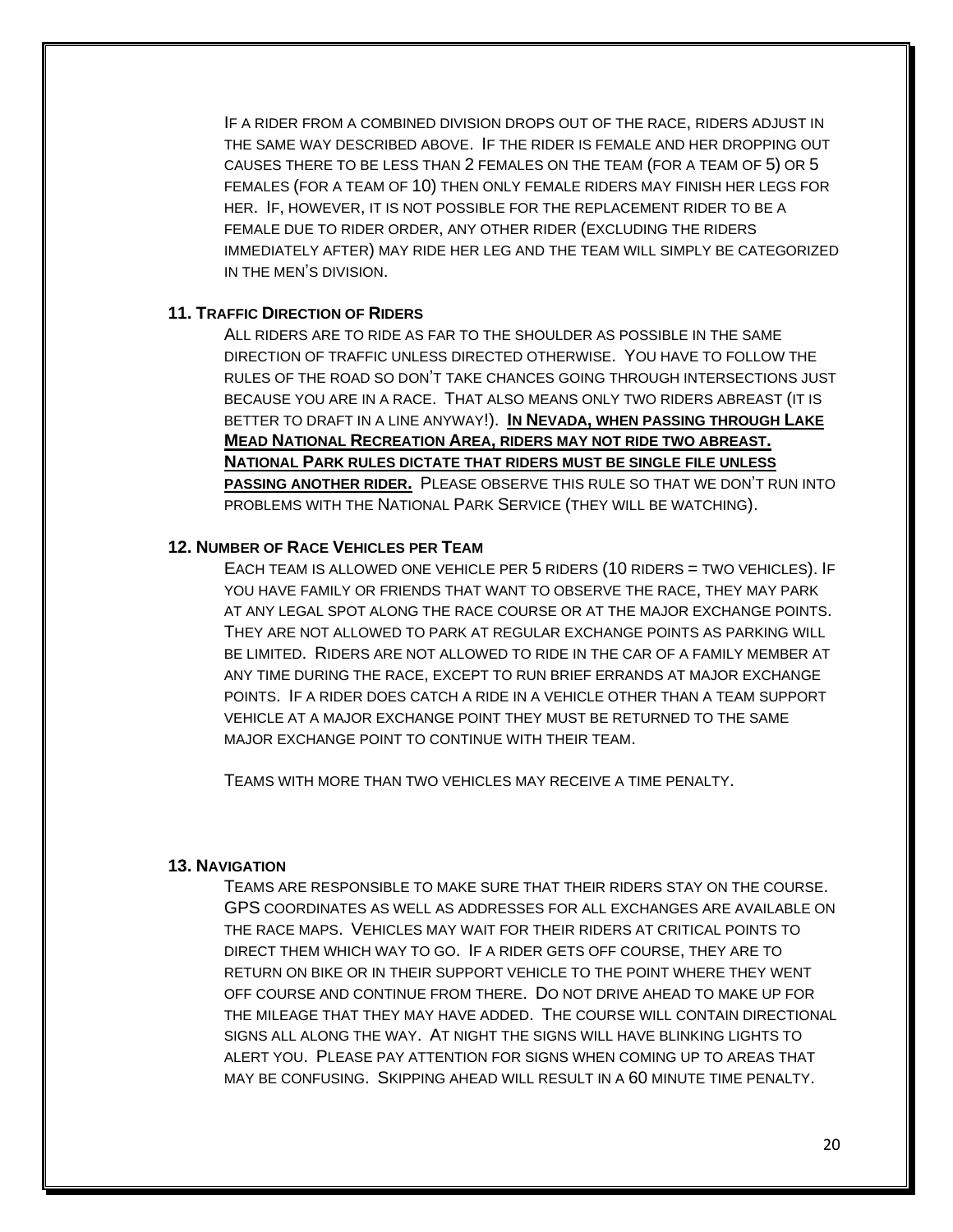#### **14. RACE OFFICIALS**

COURSE VOLUNTEERS AT EXCHANGE POINTS ARE CONSIDERED RACE OFFICIALS. THEY HAVE AUTHORITY TO DISQUALIFY A TEAM FOR RULE VIOLATIONS, ABUSIVE BEHAVIOR OR A TEAM'S FAILURE TO FOLLOW INSTRUCTIONS GIVEN BY VOLUNTEERS. ABUSIVE TREATMENT OR DISREGARD FOR THEIR AUTHORITY WILL RESULT IN AT LEAST A 60-MINUTE PENALTY OR DISQUALIFICATION.

**DISQUALIFICATION** (VIOLATION OF ANY OF THE FOLLOWING RULES WILL RESULT IN IMMEDIATE DISQUALIFICATION).

# **15. REFLECTIVE VESTS / HEAD LIGHTS / TAIL LIGHTS**

EACH TEAM MUST HAVE AT LEAST TWO REFLECTIVE VESTS, TWO HEADLIGHTS, AND TWO RED LED TAILLIGHTS. THESE MUST BE PRESENTED AT THE TIME THAT THE TEAM CHECKS IN. IF A TEAM DOES NOT HAVE THESE ITEMS THEY WILL BE AVAILABLE FOR PURCHASE AT THE CHECK-IN DESK (\$40 PER VEST & \$45 PER LIGHT SET). **ANYONE STARTING A LEG BETWEEN THE HOURS OF 9:30 PM AND 5:30 AM MUST HAVE LIGHTS AND A VEST ON (EVEN IF IT DOESN'T REALLY LOOK DARK).** ANYONE OUT ON PUBLIC ROADS DURING THESE HOURS MUST HAVE A REFLECTIVE VEST ON. PLEASE USE NEW BATTERIES IN EACH HEADLIGHT AND TAILLIGHT. FAILURE TO USE THIS EQUIPMENT WILL RESULT IN IMMEDIATE DISQUALIFICATION.

## **16. RESPECT LOCAL RESIDENTS & COMMUNITIES**

WHILE TRAVELING THROUGH THE LOCAL COMMUNITIES, PLEASE REMEMBER WE ARE GUESTS AND YOU SHOULD TREAT ALL RESIDENTS WITH COURTESY AND RESPECT. GOING OUT OF YOUR WAY TO THANK LOCALS WILL GO A LONG WAY IN SECURING OUR ABILITY TO RETURN EACH YEAR.

THE FOLLOWING "DO NOT'S" ARE NOT INTENDED TO COVER THE BROAD SPECTRUM OF ISSUES REGARDING RESPECT FOR LOCAL RESIDENTS AND BUSINESSES. THEREFORE, PLEASE USE COMMON SENSE WHILE IN RESIDENTIAL AREAS (AS IN ALL AREAS), WE RESERVE THE RIGHT TO PENALIZE OR DISQUALIFY ANY TEAM BASED ON A LACK OF RESPECT FOR THE COMMUNITIES WE TRAVEL THROUGH.

- 1. DO NOT HONK HORNS OR FLASH YOUR VEHICLE'S HIGH BEAMS DURING EVENING AND MORNING HOURS WHILE IN RESIDENTIAL AREAS.
- 2. DO NOT BLOCK ANY RESIDENTIAL OR BUSINESS DRIVEWAY.
- 3. DO NOT IMPEDE TRAFFIC BY DRIVING TOO SLOWLY OR BY NOT PROPERLY PULLING YOUR VEHICLE OVER TO THE SIDE OF THE ROAD WHEN STOPPING.

# **17. LITTERING & PROPERTY DAMAGE**

ANY RACERS WHO ARE REPORTED TO HAVE DAMAGED PRIVATE OR PUBLIC PROPERTY OR TO HAVE LITTERED, URINATED OR DEFECATED ON PRIVATE OR PUBLIC PROPERTY WILL BE DISQUALIFIED AND WILL NOT BE INVITED BACK. TOILETS AND TRASH CANS WILL BE PROVIDED AT ALL MAJOR EXCHANGE POINTS AND AT MANY MINOR EXCHANGE POINTS. THERE ARE PLENTY OF TOWNS TO STOP IN ALONG THE WAY IF YOU CAN'T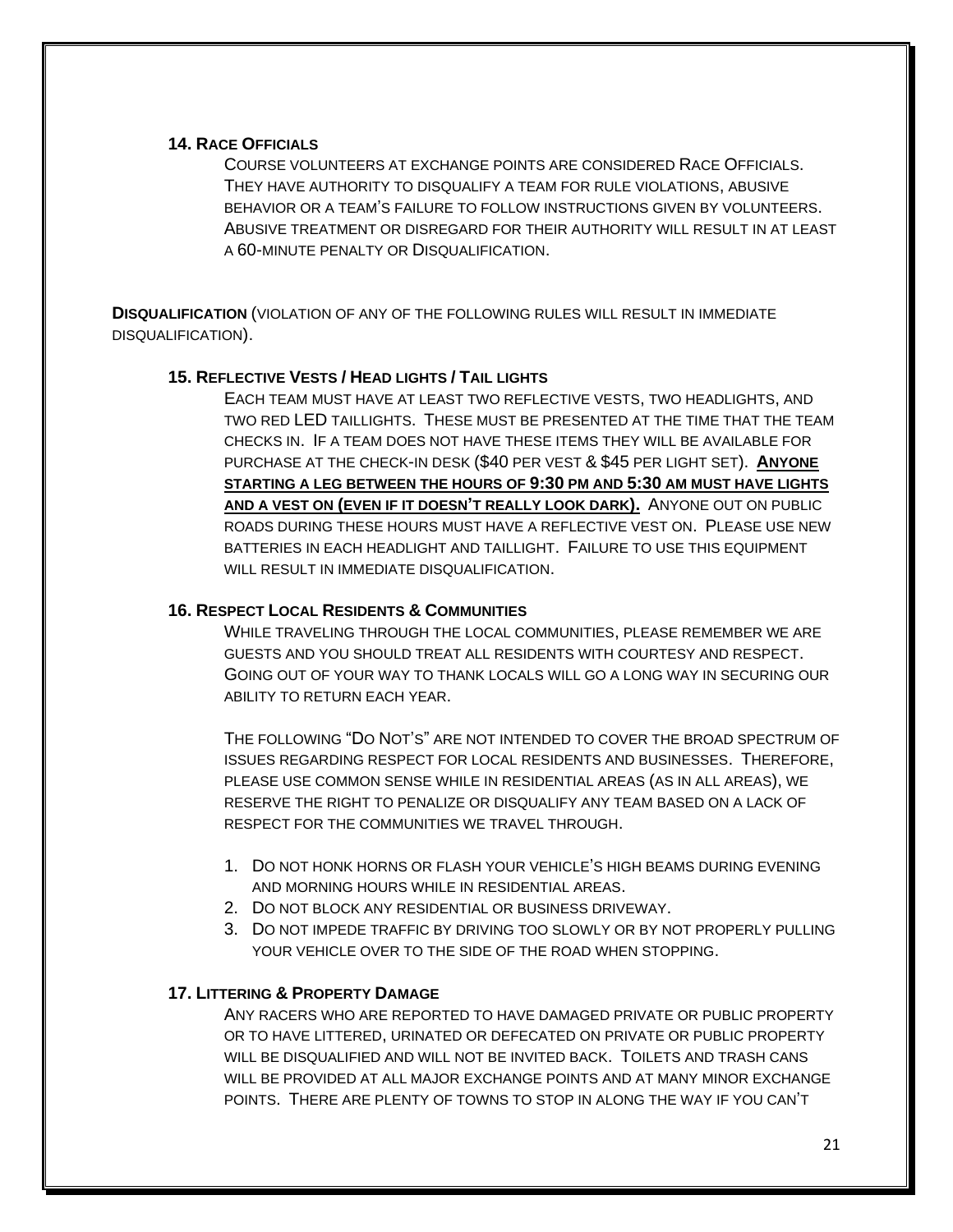MAKE IT TO THE NEXT EXCHANGE POINT WHERE FACILITIES ARE AVAILABLE. PLEASE PLAN AHEAD AND DON'T RUIN IT FOR THE REST OF US.

#### **11. OTHER**

#### **a. VOLUNTEERS**

THE SUCCESS OF THIS RACE IS INFLUENCED GREATLY BY THE AMOUNT OF VOLUNTEERS THAT TEAMS PROVIDE. WE UNDERSTAND THAT RACING REQUIRES MORE THAN JUST THE RIDER AND SO WE REQUIRE THAT EACH TEAM PROVIDE AT LEAST 1 VOLUNTEER (WHO IS ABLE TO WORK A CONSECUTIVE 8 HOURS) PER 5 RIDERS (I.E. 5 PERSON TEAMS PROVIDE AT LEAST 1 VOLUNTEER, 10 PERSON TEAMS PROVIDE AT LEAST 2 VOLUNTEERS OR 1 VOLUNTEER THAT CAN WORK 16 HOURS).

IF A TEAM IS NOT ABLE TO PROVIDE A VOLUNTEER, A PAYMENT OF \$200 PER VOLUNTEER THAT IS LACKING IS REQUIRED. PAYMENT FOR TEAMS WITHOUT VOLUNTEERS MUST BE RECEIVED (OR ARRANGEMENTS MADE WITH STEVEN – THE RACE DIRECTOR) BY THE JUNE 30TH REGISTRATION CUTOFF. THIS FEE WILL HELP COVER SOME OF THE COSTS ASSOCIATED WITH FINDING OTHERS TO HELP MAN THE RACE. PLEASE CONTACT STEVEN VIA EMAIL (STEVEN@[SAINTSTOSINNERS](mailto:steven@saintstosinners.com).COM) OR THE WEBSITE TO LET US KNOW WHAT OPTION YOUR TEAM WILL BE DOING. IF YOU HAVEN'T SIGNED UP A VOLUNTEER, AND WE HAVEN'T HEARD FROM YOU BEFORE THE MIDNIGHT CUTOFF ON JUNE 30TH WE WILL ASSUME THAT YOU WILL NOT HAVE THE REQUIRED VOLUNTEER(S) TO HELP MAN THE RACE AND WILL ASSESS THE CHARGE.

VOLUNTEERS WILL RECEIVE SHIRTS AND FOOD AS PART OF THEIR PARTICIPATION. VOLUNTEERS WILL BE USED TO HELP SUPPORT THE RACE EXCHANGES AND MUST BE AVAILABLE TO HELP FOR A PERIOD OF 8 HOURS DURING THE RACE. VOLUNTEERS MUST BE AT LEAST 16 YEARS OLD AND ABLE TO WORK ON ANY PART OF THE RACE COURSE. SPECIFIC ASSIGNMENTS WILL BE GIVEN TO THE TEAM CAPTAINS AT THE PRE-RACE TEAM CAPTAIN & VOLUNTEER MEETING THE WEEK BEFORE THE RACE.

VOLUNTEER LOCATIONS ARE GIVEN OUT ON A FIRST REGISTERED FIRST CHOICE BASIS SO ENCOURAGE YOUR VOLUNTEERS TO REGISTER EARLY!

## **1. VOLUNTEER PREREQUISITES**

- (a) BE AT LEAST 16 YEARS OLD AND HAVE A VALID DRIVER'S LICENSE.
- (b) PROVIDE OWN TRANSPORTATION TO AND FROM ASSIGNED LOCATION.
- (c) WEAR THEIR OFFICIAL VOLUNTEER T-SHIRT WHILE AT THEIR ASSIGNED LOCATION.
- (d) BE PHYSICALLY ABLE TO PERFORM THEIR ASSIGNED DUTIES.
- (e) BE WILLING TO FULFILL ANY ASSIGNED VOLUNTEER TIME.
- (f) BE WILLING TO FULFILL THEIR ENTIRE SHIFT AT AN ASSIGNED LOCATION.

#### **b. VEHICLE SIZE**

THERE ARE NO RESTRICTIONS ON VEHICLE SIZE, AS LONG AS YOU CAN PULL YOUR VEHICLE COMPLETELY OFF THE SIDE OF THE ROAD. MOTORHOMES ALWAYS SEEM TO BE A HIT!